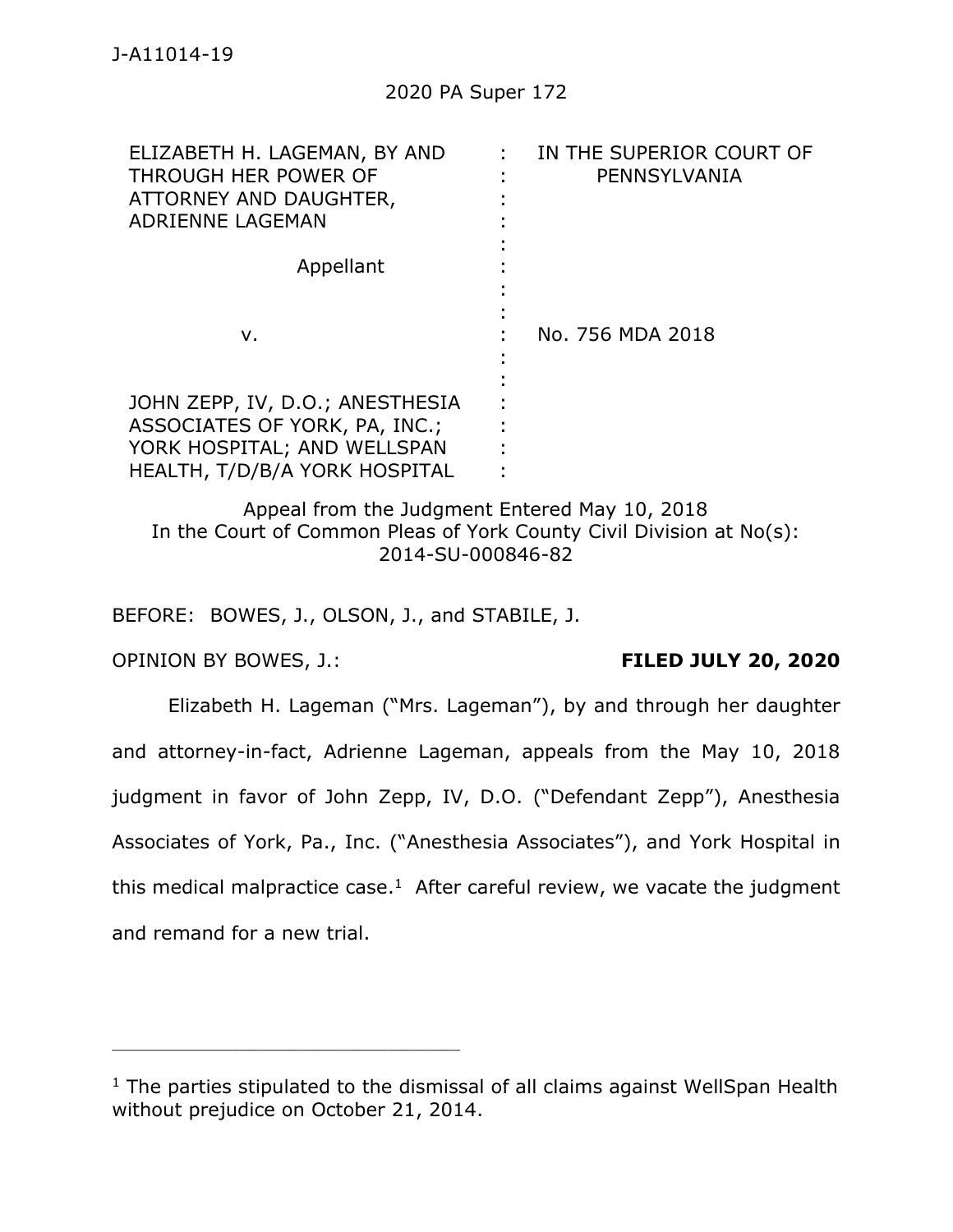The pertinent facts are as follows. Mrs. Lageman was hospitalized at York Hospital on May 17, 2012, for a bowel obstruction. Two days later, she underwent an emergency exploratory laparotomy and lysis of adhesions. Defendant Zepp, a physician associated with defendant Anesthesia Associates, was the anesthesiologist for the surgery. Defendant Zepp's responsibilities included the placement of a central line into Mrs. Lageman's jugular vein to facilitate the administration of intravenous fluids during the surgery.

Under the guidance of ultrasound, Defendant Zepp inserted a needle into what he believed was the jugular vein. He then slipped a small catheter over the needle. According to Defendant Zepp, he then used manometry to confirm that the catheter was in the vein. In performing manometry, the physician attaches a short piece of IV tubing to the small catheter and draws blood into the tubing. Then the physician lifts up the tubing so that he can observe the level to which the blood falls. When the catheter is properly located in the vein, the blood is expected to fall to about three and one-half inches above the site, matching the level of the pressure in the central venous system. Defendant Zepp maintained that he used manometry to confirm proper placement of the small catheter in the vein, and that the result was consistent with pressure in the venous system. He then inserted the guide wire, followed by the dilator, and a large bore catheter seven inches into the vessel, and stitched it securely in place.

- 2 -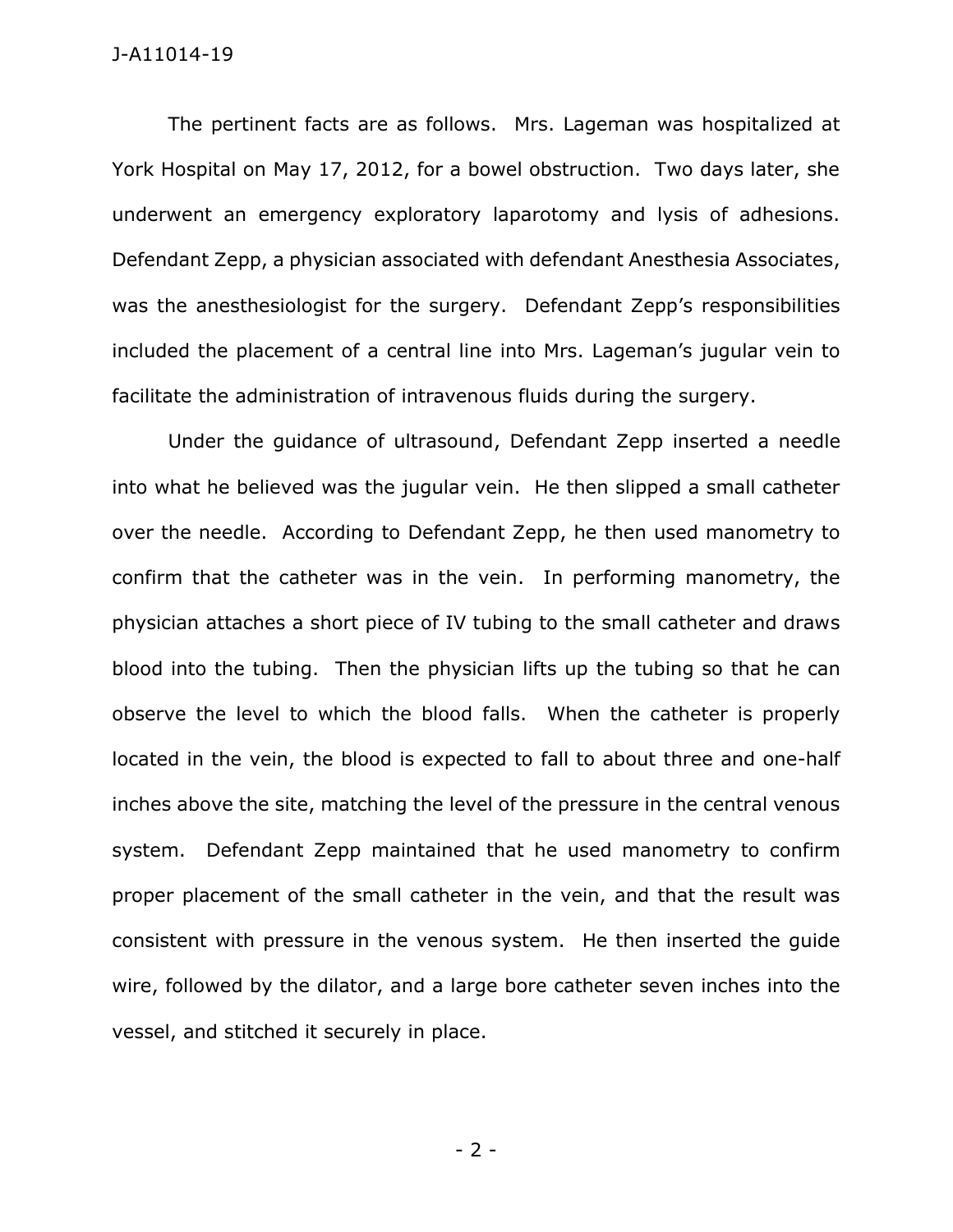Prior to administering any fluids, Defendant Zepp passed the ultrasound transducer over the catheter. It revealed that the catheter was located in the carotid artery rather than in the jugular vein, a complication known as arterial cannulation. Defendant Zepp abandoned the jugular vein as a central line site and called in a vascular surgeon for assistance. Although the bowel surgery was successful, Mrs. Lageman sustained a stroke that left her paralyzed on her left side, which is one of the recognized risks of arterial cannulation. N.T. Jury Trial, 1/2-8/18, at 185-86; 313.

Adrienne Lageman ("Plaintiff") filed a complaint in medical negligence on her mother's behalf in the Court of Common Pleas of York County against the above-named defendants. Plaintiff alleged that Defendant Zepp deviated from the standard of care in his performance of the central line procedure, and that his negligent cannulation of Mrs. Lageman's carotid artery caused irreversible and permanent stroke injuries. Plaintiff asserted claims sounding in vicarious liability and corporate negligence against York Hospital and the Anesthesiology Associates. However, when trial commenced on January 2, 2018, only vicarious liability claims based on the negligence of Defendant Zepp remained against the Hospital and Anesthesia Associates.

At trial, the following facts were undisputed. While Mrs. Lageman was sedated, Defendant Zepp inserted the central line into Mrs. Lageman's carotid artery instead of her jugular vein. Mrs. Lageman's carotid artery lay below the jugular vein. This anatomical orientation was obvious on ultrasound, and

- 3 -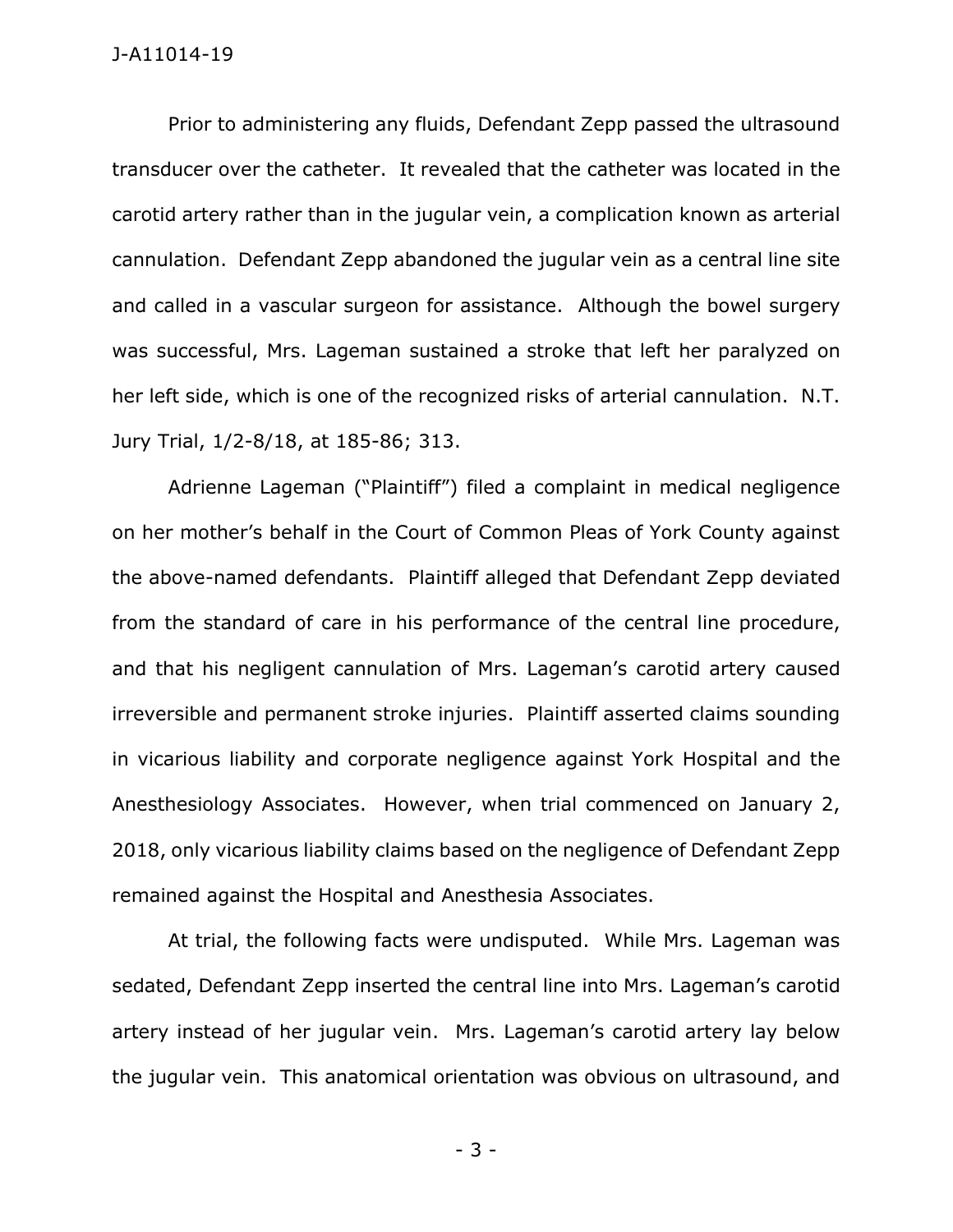while it made central line placement more difficult, "over fifty percent of patients over age sixty have the same orientation" as Mrs. Lageman, and Defendant Zepp was familiar with it. N.T. Jury Trial, 1/2-8/18, at 313. Dynamic ultrasound, if used properly, permitted the anesthesiologist to see the tip of the needle and increased the likelihood that it was in the vein rather than the artery. It was agreed by the medical experts and Defendant Zepp, that manometry, the technique whereby the pressure of the blood is measured prior to threading the wire, dilating, and inserting the large-bore catheter, is the "gold standard" for confirming that the small catheter is located in the vein rather than the artery.

The experts agreed that it is rare that placement of a central line in the jugular vein results in cannulation of the carotid artery, a statistic supported by Defendant Zepp's testimony that it had never occurred in the more than 500 procedures he had performed. Additionally, Defendant Zepp and his expert, Dr. Hudson, as well as Plaintiff's expert Dr. James M. Pepple, agreed that inadvertent arterial cannulation increases the risk of stroke. Although the defense did not concede that Mrs. Lageman's stroke was caused by the arterial cannulation, it did not introduce evidence of any other responsible cause. According to Dr. Pepple, the neurologist's notes ruled out other medical explanations for Mrs. Lageman's stroke.

In making out a *prima facie* case of negligence, Plaintiff pursued two avenues. She offered the expert testimony of Dr. Pepple, rendered to a

- 4 -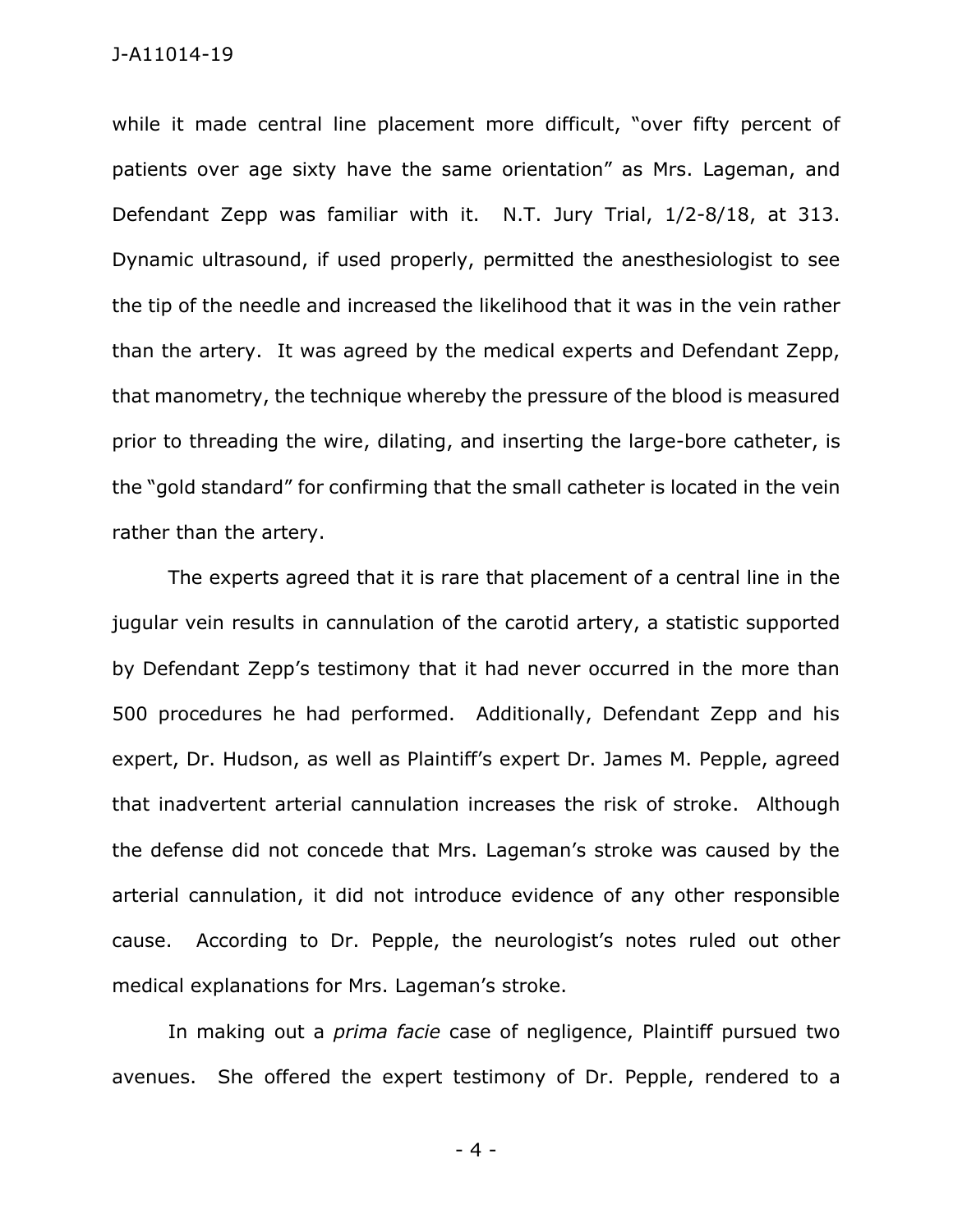reasonable degree of medical certainty, that Defendant Zepp was negligent in the manner in which he used short-axis view ultrasound as he could not properly visualize the tip of the needle. Consequently, the expert opined, Defendant Zepp was unaware that the needle had passed through the vein, punctured and entered the underlying artery. Dr. Pepple also disputed that Defendant Zepp employed manometry, pointing out that its use was not noted on the anesthesia record. Dr. Pepple opined that cannulation of the artery increased the risk of stroke "exponentially," which was the very harm that resulted. Thus, Plaintiff established a *prima facie* case of negligence: a duty to use reasonable care, breach of that duty, and evidence that breach increased the risk of harm actually suffered by Mrs. Lageman.

In addition to offering proof of specific negligence on the part of Defendant Zepp, Plaintiff sought to avail herself of the inference afforded by the evidentiary doctrine of *res ipsa loqitur*, meaning literally, "the thing speaks for itself." She introduced evidence calculated to establish the three elements necessary to invoke the inference. First, she offered the expert testimony of Dr. Pepple to the effect that, accepting Defendant Zepp's version of how he performed the procedure, this event, *i.e*. arterial cannulation, would not ordinarily occur in the absence of negligence. She offered testimony from Dr. Pepple and Defendant Zepp to rule out other responsible causes for such an

- 5 -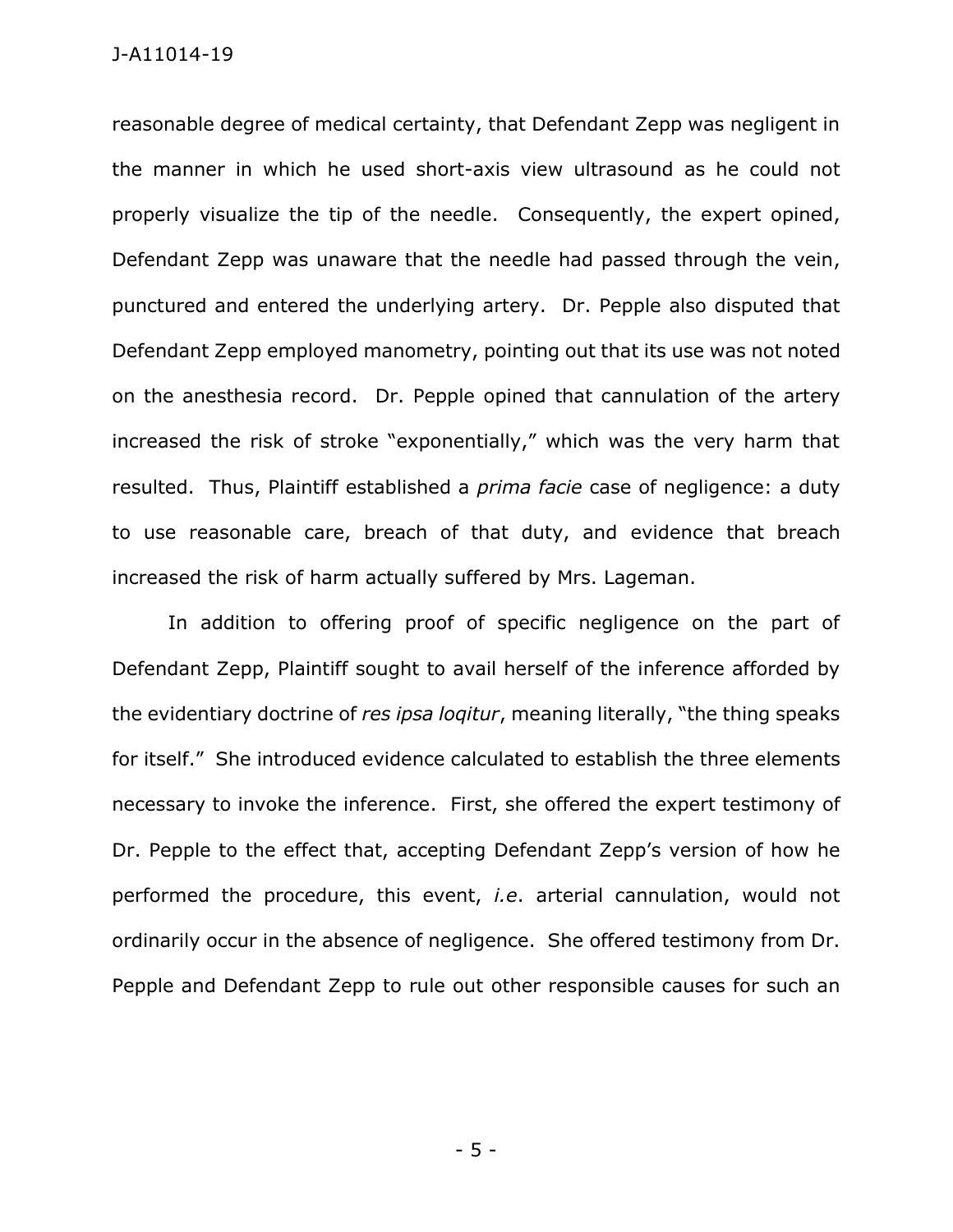event. Finally, it was undisputed that the alleged negligent central line placement was within the scope of Defendant Zepp's duty to Mrs. Lageman. $2$ 

Prior to submission of the case to the jury, Plaintiff presented a proposed point for charge on *res ipsa loquitur*. The trial court refused to give a *res ipsa* instruction, stating that this was not the type of case where it was obvious that the doctrine applied. N.T. Jury Trial, 1/2-8/18, at 491. Thus, the jury was not instructed that it was permitted to infer that the harm suffered by Mrs. Lageman was caused by Defendant Zepp's negligence.

After six days of trial, the jury returned a verdict in favor of Defendants, specifically finding no negligence on the part of Defendant Zepp. Plaintiff filed a motion for post-trial relief, which the trial court denied on April 12, 2018, and this timely appeal followed. Both Plaintiff and the trial court complied with Pa.R.A.P. 1925, and the matter is ripe for our review. Plaintiff presents the following issues:

- A. Whether the trial court committed an error of law when it failed to give Plaintiff's charge of *Res Ipsa Loquitur* during jury instructions?
- B. Whether the trial court committed an error of law when it permitted the Defendants to perform a misleading demonstration before the jury?
- C. Whether the trial court committed an error of law when it failed to correct or cure a misstatement in closing argument by

<sup>2</sup> We explore in detail *infra* the three elements that must be satisfied in order to invoke the *res ipsa loquitur* inference, and the evidence introduced by the Plaintiff to meet that threshold.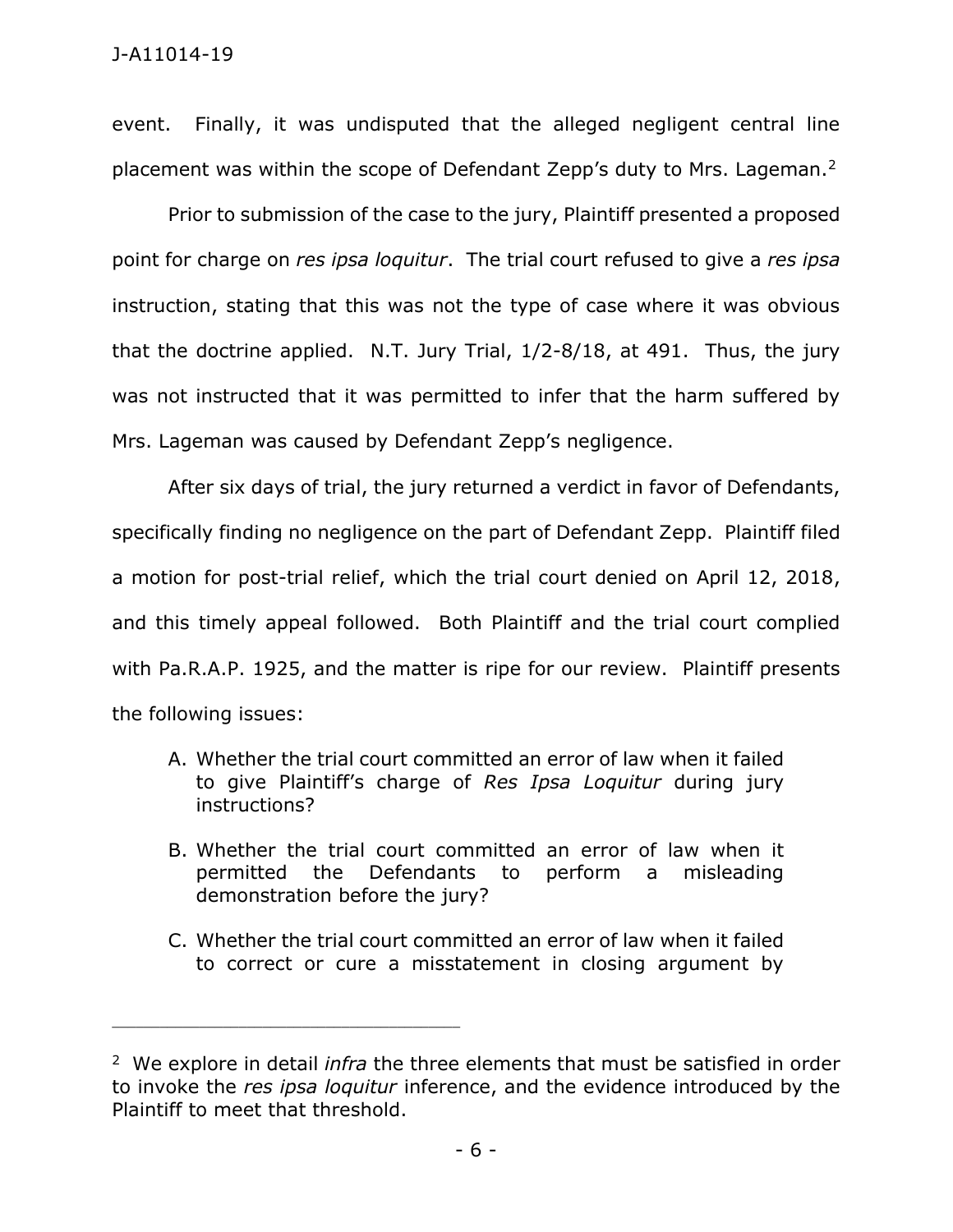Defense counsel which also violated a prior Order of the trial court?

D. The Jury Verdict was against the evidence.

E. The Jury Verdict was against the weight of the evidence.

Appellant's brief at 4.

In reviewing the trial court's denial of post-trial relief, generally our

"scope of review is limited to determining whether the trial court committed a

clear abuse of discretion or error of law controlling the outcome of the case."

*Stewart v. Motts*, 654 A.2d 535, 540 (Pa. 1995). Plaintiff alleges first that

the trial court erred in refusing to give an instruction on *res ipsa loquitur* to

the jury.

In examining jury instructions, our scope of review is limited to determining whether the trial court committed a clear abuse of discretion or error of law controlling the outcome of the case. Error in a charge is sufficient ground for a new trial if the charge as a whole is inadequate or not clear or has a tendency to mislead or confuse rather than clarify a material issue. Error will be found where the jury was probably misled by what the trial judge charged or where there was an omission in the charge. A charge will be found adequate unless the issues are not made clear to the jury or the jury was palpably misled by what the trial judge said or unless there is an omission in the charge which amounts to a fundamental error. In reviewing a trial court's charge to the jury, we must look to the charge in its entirety. Because this is a question of law, this Court's review is plenary.

*Passarello v. Grumbine*, 87 A.3d 285, 296-97 (Pa. 2014) (quoting *Quinby* 

*v. Plumsteadville Family Practice, Inc.*, 907 A.2d 1061, 1069-70 (Pa.

2006)). A new trial will be required "if the charge as a whole is inadequate or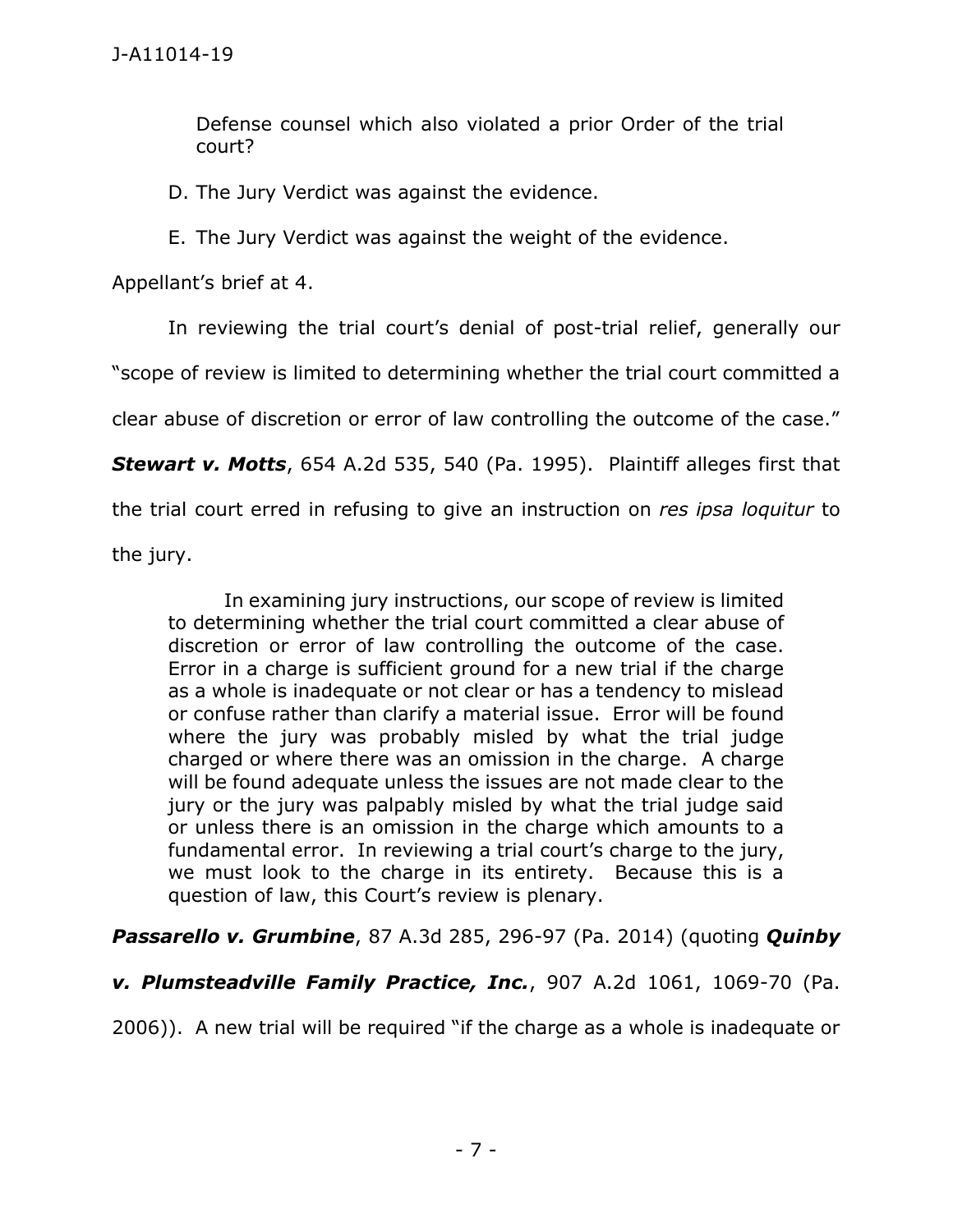not clear or as a tendency to mislead or confuse rather than clarify a material issue." *Quinby*, *supra* at 1069.

"Medical malpractice consists of a negligent or unskillful performance by a physician of the duties which are devolved and incumbent upon him on account of his relations with his patients, or of a want of proper care and skill in the performance of a professional act." *Vazquez v. CHS Prof'l Practice, P.C.*, 39 A.3d 395, 397-398 (Pa.Super. 2012) (quoting *Quinby*, *supra* at 1070-71 (internal citations omitted)). As in negligence cases generally, in order to state a *prima facie* case, the plaintiff must demonstrate that the physician owed a duty to the patient, that he breached that duty, that the breach was the proximate cause of the harm suffered, and that damages directly resulted. *Id*. (citing *Hightower-Warren v. Silk*, 698 A.2d 52, 54 (Pa. 1997)). In most malpractice cases, other than those where the negligence is so obvious as to be within the common understanding of laypersons, a plaintiff will need a medical expert who will provide testimony meeting those elements. *Id*.

*Res ipsa loquitur* is an evidentiary doctrine permitting the jury to infer negligence and causation from the mere occurrence of the event and the defendant's relation to it. Our Supreme Court called it "a shorthand expression for circumstantial proof of negligence -- a rule of evidence." **Quinby, supra** at 1071. The doctrine allows a plaintiff to "satisfy his burden of producing evidence of a defendant's negligence by proving that he has been

- 8 -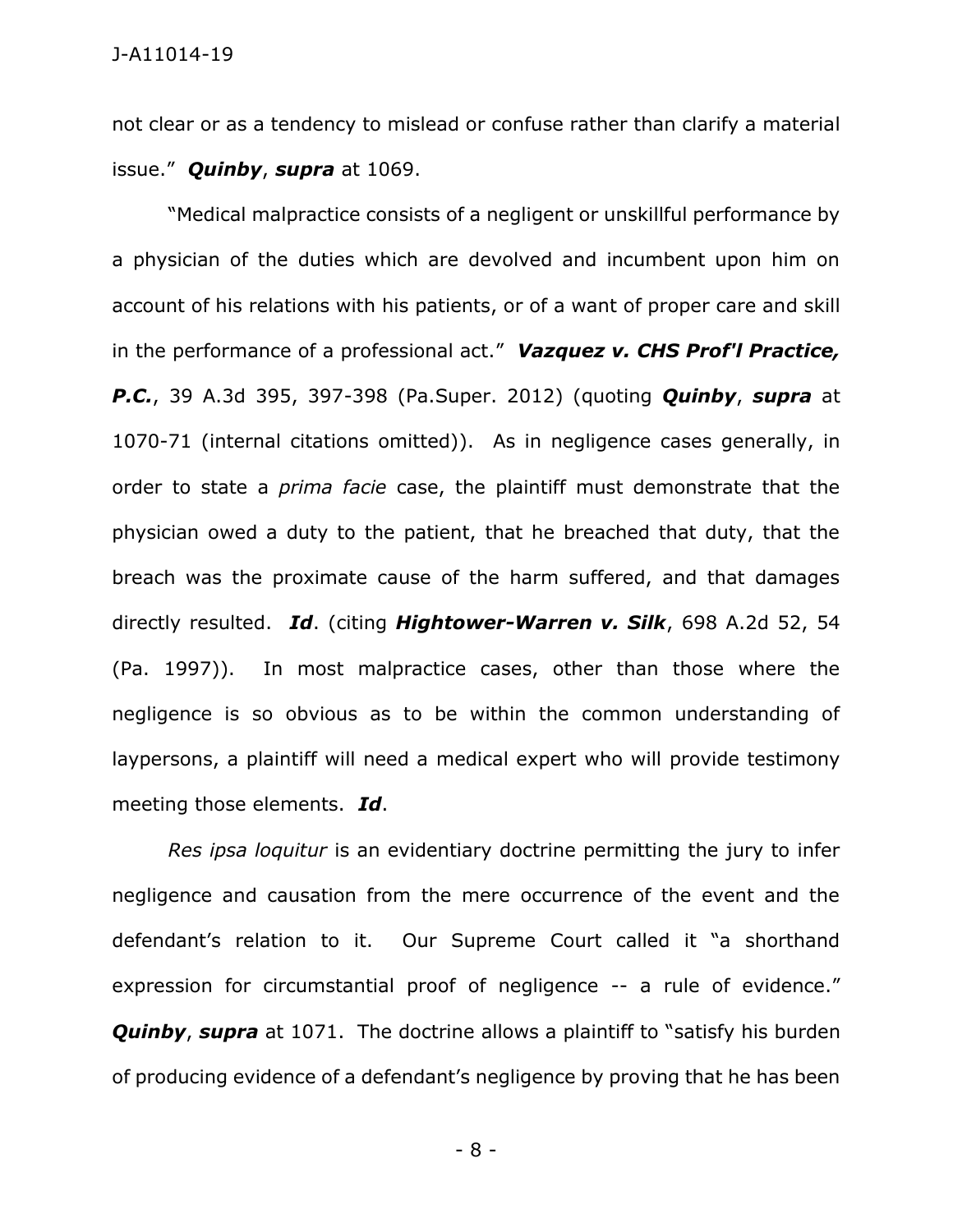injured by a casualty of a sort that normally would not have occurred in the absence of the defendant's negligence." *Id*. The Court added, "[t]he inference provides reasonable evidence, in the absence of an explanation by the [d]efendants, that the accident arose from their negligence." *Id*. at 1076. The strength of the inference depends on the evidence presented, but ranges "from reasonable probability to practical certainty." *Id*. Where different conclusions can be reached, it is the jury's function to determine whether the inference is to be drawn. *Id*.

The Restatement formulation of *res ipsa loquitur* was adopted by our Supreme Court in *Gilbert v. Korvette's Inc.*, 327 A.2d 94 (Pa. 1974), and provides:

(1) It may be inferred that harm suffered by the plaintiff is caused by negligence of the defendant when

(a) the event is of a kind which ordinarily does not occur in the absence of negligence;

(b) other responsible causes, including the conduct of the plaintiff and third persons, are sufficiently eliminated by the evidence; and

(c) the indicated negligence is within the scope of the defendant's duty to the plaintiff.

(2) It is the function of the court to determine whether the inference may reasonably be drawn by the jury, or whether it must necessarily be drawn.

(3) It is the function of the jury to determine whether the inference is to be drawn in any case where different conclusions may reasonably be reached.

Restatement (Second) of Torts § 328D (1964).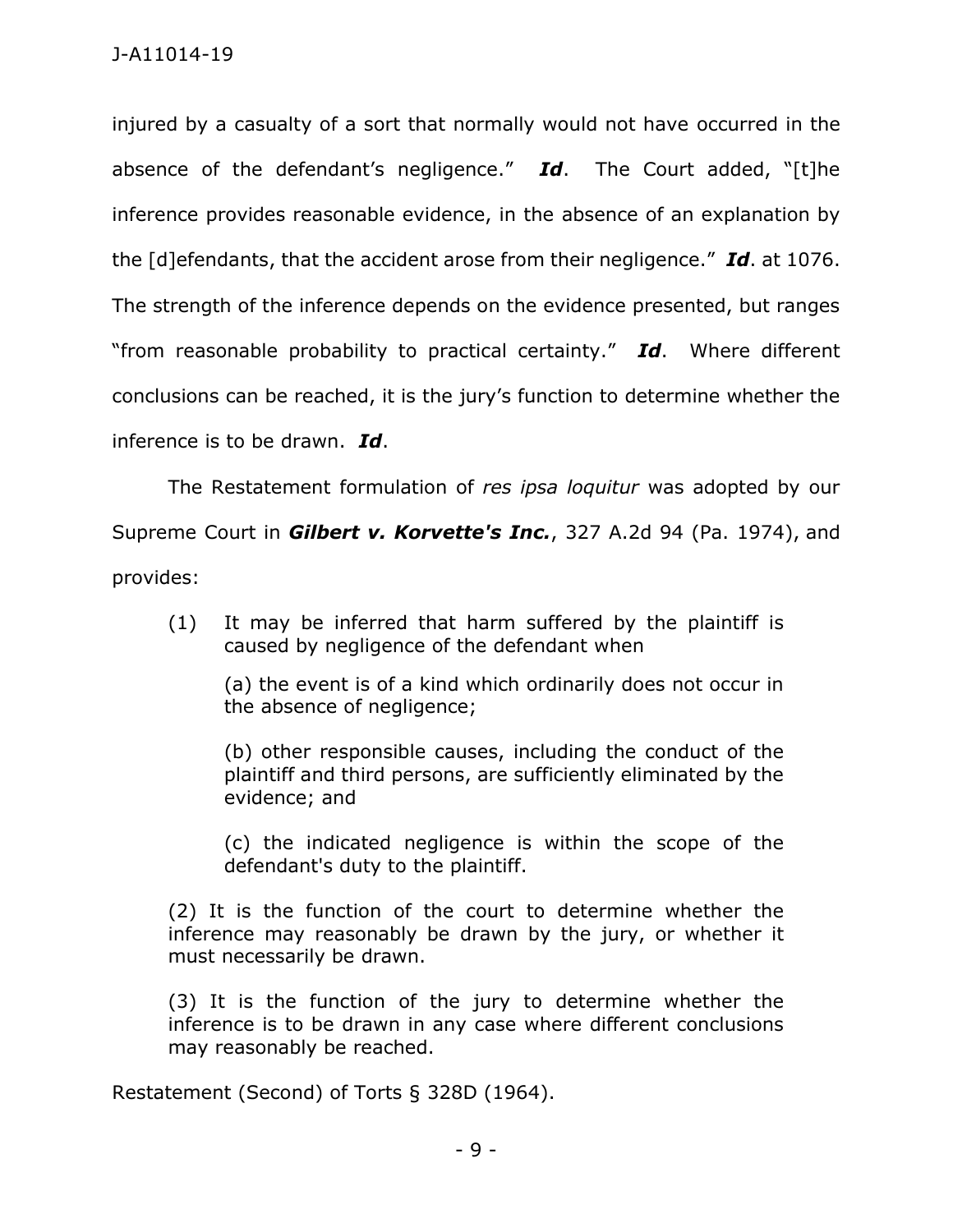Before a plaintiff can rely upon *res ipsa loquitur*, he must establish all three elements of § 328D(1) by producing "evidence which will permit the conclusion that it is more likely than not that her injuries were caused by the defendant's negligence." *Id*. at § 328A. At that juncture, the trial court may look at all the evidence to determine if reasonable minds could reach different conclusions regarding the negligence of the defendant. If so, it is for the jury to determine whether to draw the inference. Our High Court also recognized in *Quinby*, *supra* at 1076, that "where exceptional circumstances give rise to an inference of negligence on the part of the defendant which is so strong that it cannot be rejected by reasonable individuals if not rebutted," the court may direct a verdict in favor of plaintiff. "It is only when there is no issue of fact as to the existence of any of the conditions necessary in order to apply *res ipsa loquitur* that the court may withdraw the issue from the jury or direct the jury to draw the inference of negligence." *Id*. As a comment to the Restatement explains:

The inference arising from a *res ipsa loquitur* case may . . . be destroyed by sufficiently conclusive evidence that it is not in reality a *res ipsa loquitur* case. If the defendant produces evidence which is so conclusive as to leave no doubt that the event was caused by some outside agency for which he was not responsible, or that it was of a kind which commonly occurs without negligence on the part of anyone and could not be avoided by the exercise of all reasonable care, he may be entitled to a directed verdict.

Restatement (Second) of Torts § 328D cmt. o (1964).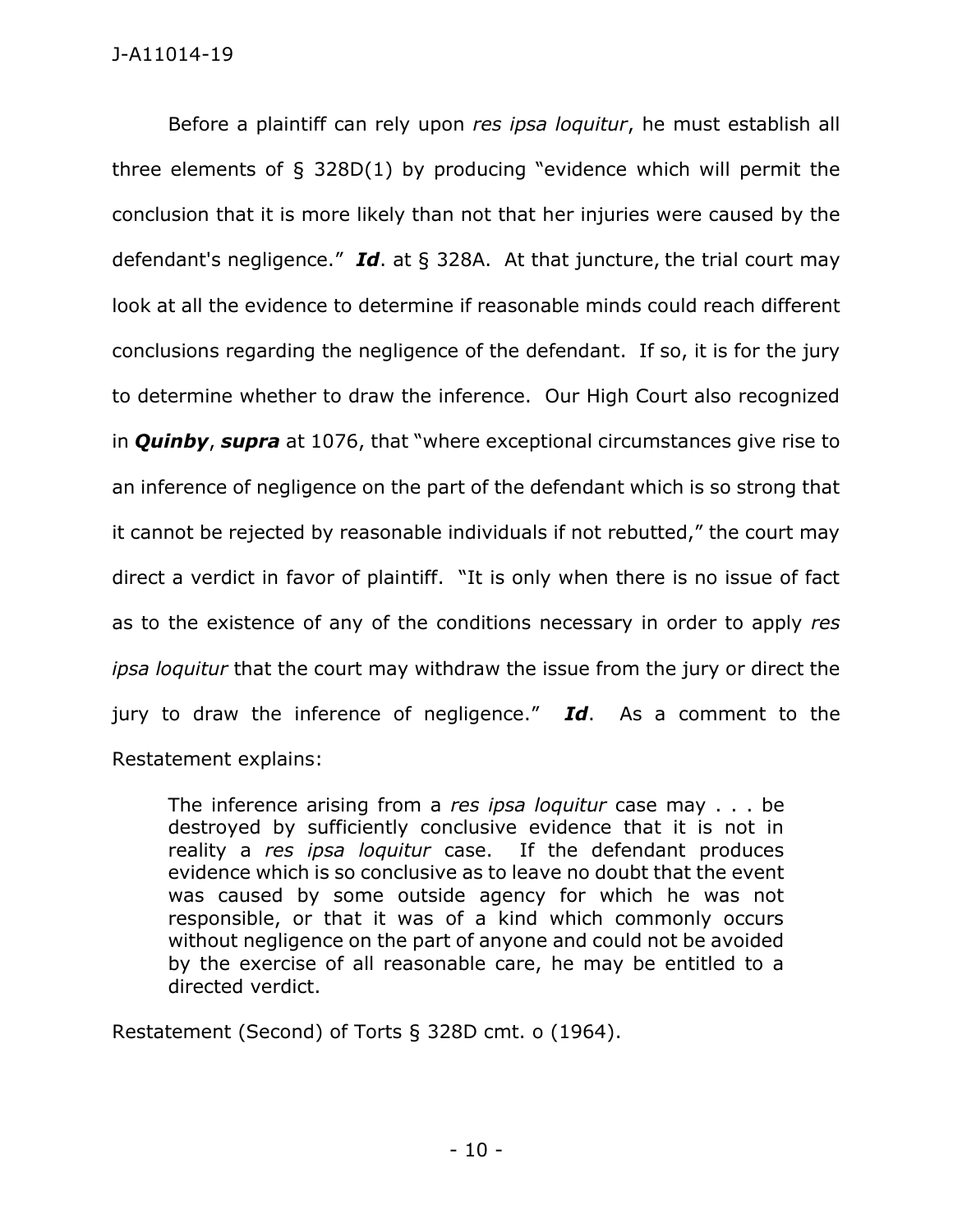Traditionally, *res ipsa* is associated with events that are within the common knowledge of laypersons and requiring no expert testimony to establish negligence and causation. Some examples of such events offered by the commentators to the Restatement are the fall of an elevator, or the escape of gas, water, or electricity from mains or wires, or train derailments. From the nature of such events, "the conclusion is at least permissible that such things do not usually happen unless someone has been negligent." Restatement (Second) of Torts § 328D cmt. c; *see also Fessenden v. Robert Packer Hosp.*, 97 A.3d 1225, 1227 (Pa.Super. 2014) (holding *res ipsa loquitur* applicable where sponge left in abdomen following surgery caused abdominal abscess and necessitated the removal of gallbladder and a portion of small bowel).

In *Jones v. Harrisburg Polyclinic Hospital*, 437 A.2d 1134 (Pa. 1981), our Supreme Court sanctioned the use of *res ipsa* in a complex medical negligence case.<sup>3</sup> The plaintiff in **Jones** sustained suprascapular nerve palsy

<sup>3</sup> In considering whether it should permit section 328D *res ipsa loquitur* to be employed in medical malpractice cases, the *Jones* Court noted one commentator's explanation for the reluctance to do so:

It was early thought that this doctrine could have no application to medical science, because there are so many intangibles and uncertainties involved that the occurrence of a bad result could never justify an inference of negligence, and that all features of medical treatment could be interpreted and judged by physicians only. Gradually, however . . ., the courts in most states now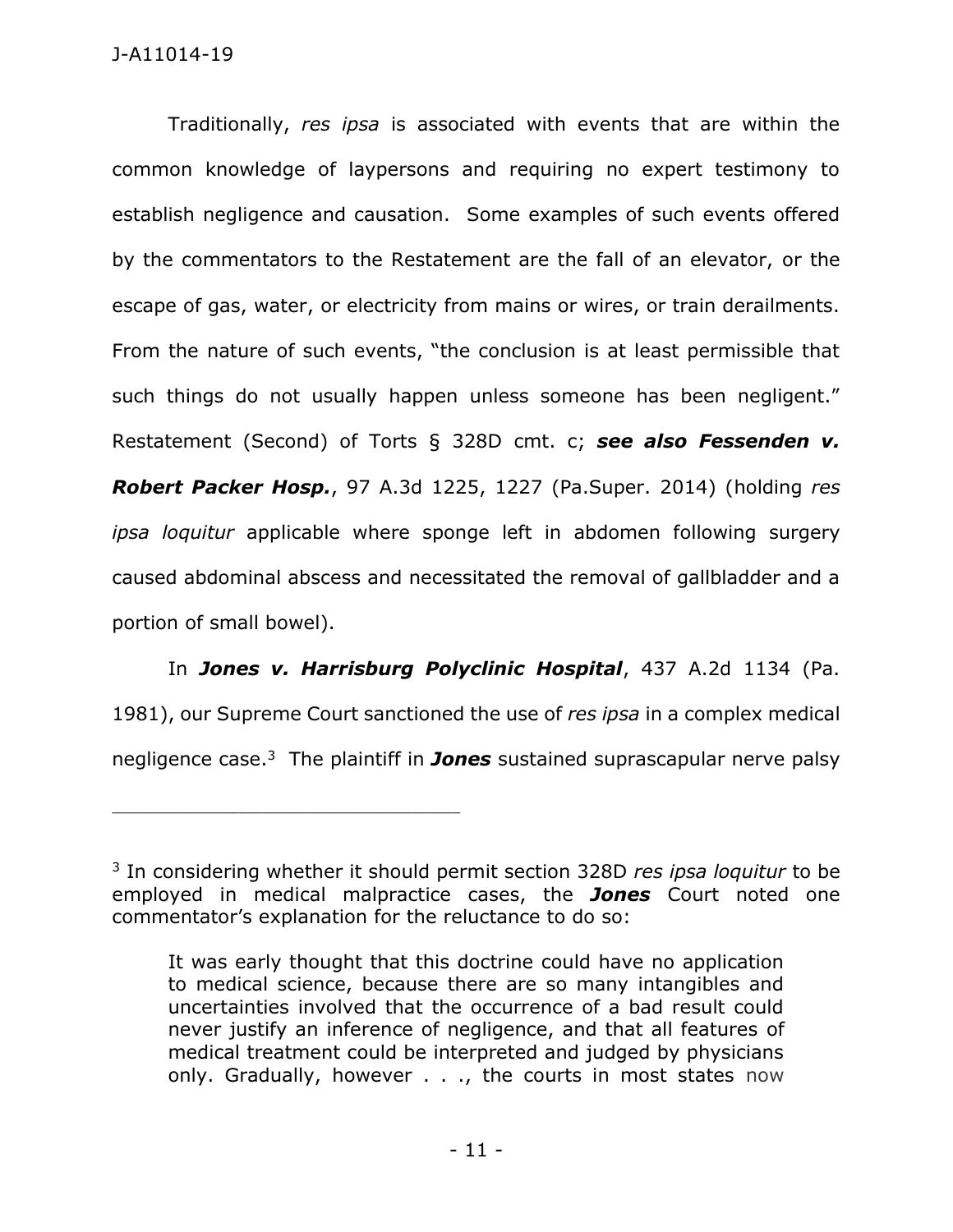during a gynecological procedure. The Court recognized there was no fund of common knowledge from which laypersons could reasonably draw the inference of negligence, but permitted the inference when plaintiff offered uncontradicted expert medical testimony establishing that the condition did not ordinarily occur in such circumstances. *See* Restatement (Second) of Torts § 328D; *see also Hightower-Warren*, *supra* at 54 (plaintiff's expert's testimony that injury to left recurrent laryngeal nerve was the kind of event that does not occur in the absence of negligence under the operative conditions as described by defendant doctor and, after ruling out all other possible causes, opined to a reasonable degree of medical certainty that it occurred during the procedure at the hands of defendant, established first and second prongs of *res ipsa*). Where medical evidence established that the event would not ordinarily occur without negligence, the Court found no basis for refusing to permit a jury to draw such an inference.

Herein, as in *Jones* and *Hightower*, "there is no fund of common knowledge from which laymen can reasonably draw the inference or conclusion of negligence." *Jones*, *supra* at 1139. The proper way to insert

recognize that this doctrine does have its place in medical malpractice . . . .

*Jones v. Harrisburg Polyclinic Hospital*, 437 A.2d 1134, 1137 (Pa. 1981), quoting FALA, *The Law of Medical Malpractice in Pennsylvania,* 36 U. of Pitt. L. Rev. 203, 219 (1974).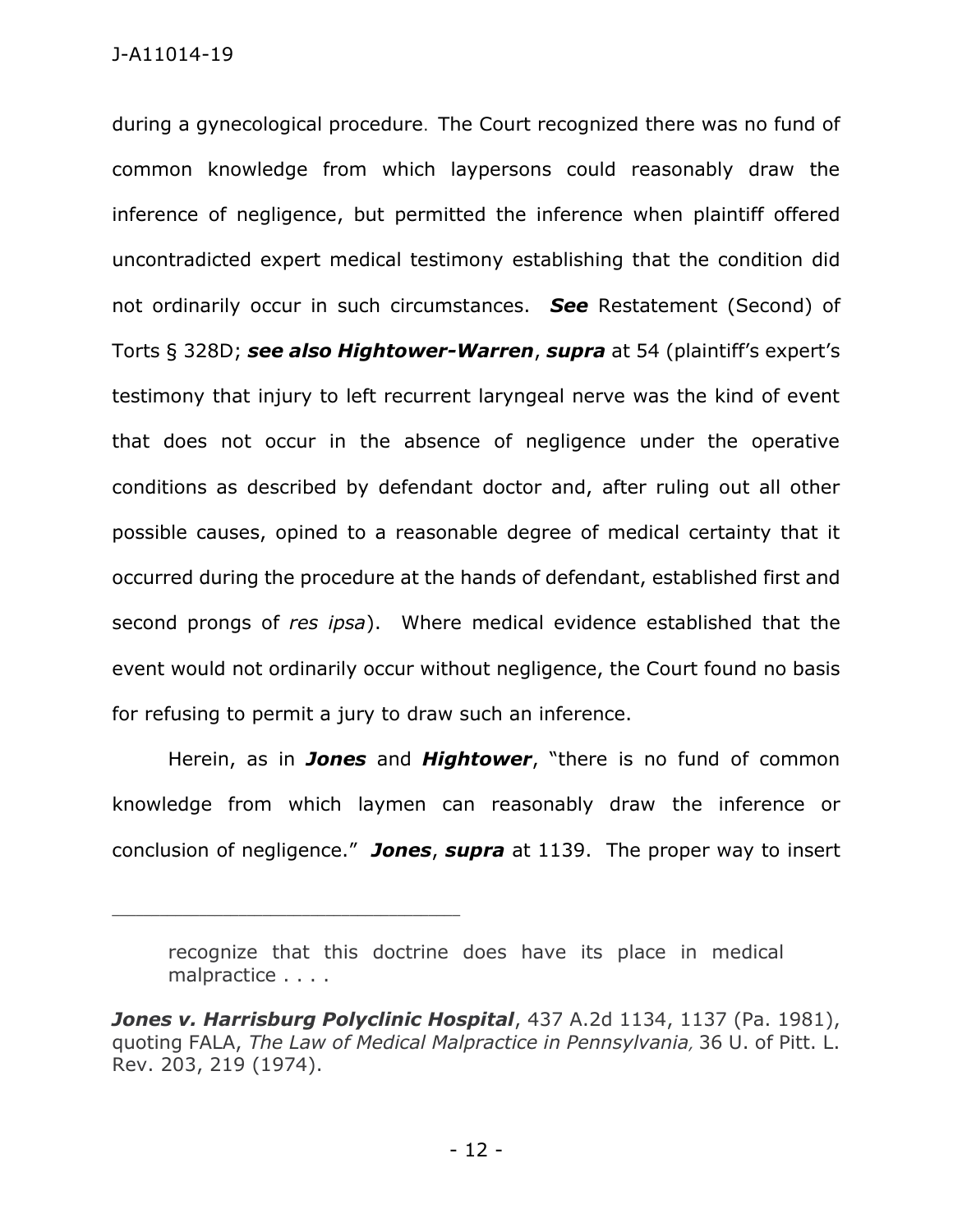a central line into a jugular vein, and the consequences of errant placement in the artery are not within the common knowledge of laypersons. Thus, in order to proceed on a *res ipsa* theory, Plaintiff was required to introduce expert medical testimony that the event that occurred herein, arterial cannulation, ordinarily would not have occurred absent negligence. In addition, she had to rule out other responsible causes for the event in order to meet the requirement of § 328D(1)(b). Finally, she had to establish that the negligence occurred within the scope of Defendant Zepp's duty to Mrs. Lageman.

Plaintiff contends that she met all three elements for application of the doctrine of *res ipsa*. She offered Dr. Pepple as an expert in central line placement, the use of ultrasound for central line placement, and anesthesia. The procedure at issue involved placement of a central line in the internal jugular vein in the right side of the neck. N.T. Jury Trial, 1/2-8/18, at 221. The expert rendered an opinion, to a reasonable degree of medical certainty, that Defendant Zepp's cannulation of the artery, *i.e*., insertion of the large bore catheter seven inches into the carotid artery instead of the jugular vein, was negligent. *Id*. at 220. In his expert opinion, Defendant Zepp's placement of the catheter into the carotid artery was below the standard of care. *Id*. at 234. He opined further that it was impossible to perform the procedure as Defendant Zepp maintained that he did, execute the procedure properly, and still place the catheter seven inches into the artery. *Id*. at 225-26. Dr. Pepple was asked,"[i]f the standard of care has been properly observed, that all the

- 13 -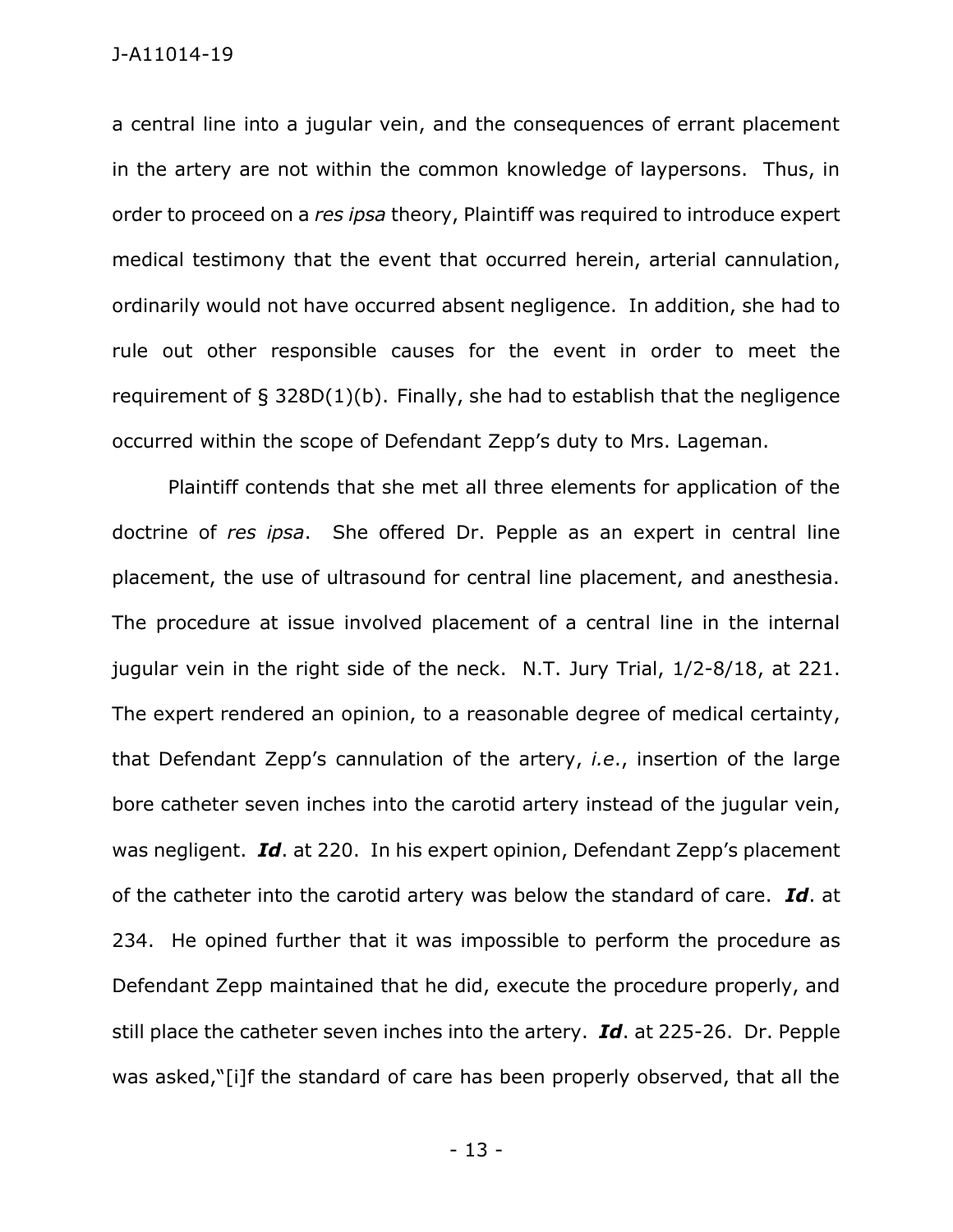steps have not only been taken, but they were taken correctly and things were seen and evaluated correctly, is it possible that this artery would have been cannulated to that degree?" *Id*. at 238. He responded in the negative. *Id*.

Dr. Pepple also rejected the suggestion that the location of Mrs. Lageman's vein above the artery excused or explained the error. He testified that with the proper use of ultrasound, Defendant Zepp would have been aware of that fact. *Id*. at 239. Indeed, Dr. Pepple pointed to photographs in the medical record that showed the vein above the artery. *Id*. Thus, Plaintiff produced testimony that cannulation of the artery did not usually occur in the absence of negligence when the procedure was performed with manometry, as maintained by Defendant Zepp. Such testimony was sufficient to meet the first element of *res ipsa loquitu*r: that arterial cannulation as occurred herein does not ordinarily happen in the absence of negligence. $4$ 

<sup>&</sup>lt;sup>4</sup> Despite the foregoing expert testimony, the Dissent contends that Plaintiff did not establish that arterial cannulation as occurred herein does not ordinarily happen in the absence of negligence. It maintains that Dr. Pepple's testimony was not an unequivocal statement to that effect, but merely his opinion that Dr. Zepp was negligent in inserting the central line. *See* Dissenting Opinion, at 25-26. In our view, Dr. Pepple's testimony that it is impossible to place a catheter seven inches into the artery if one **properly executes** the central line procedure as described by Dr. Zepp, is the equivalent of testimony that what occurred here does not ordinarily happen in the absence of negligence.

Our distinguished colleague faults us for rejecting contrary testimony from Dr. Zepp and his expert, Dr. Hudson, in concluding that Plaintiff's proof met the first element of *res ipsa*. However, at this juncture of the analysis, we look at the Plaintiff's proof to determine whether she established the first element.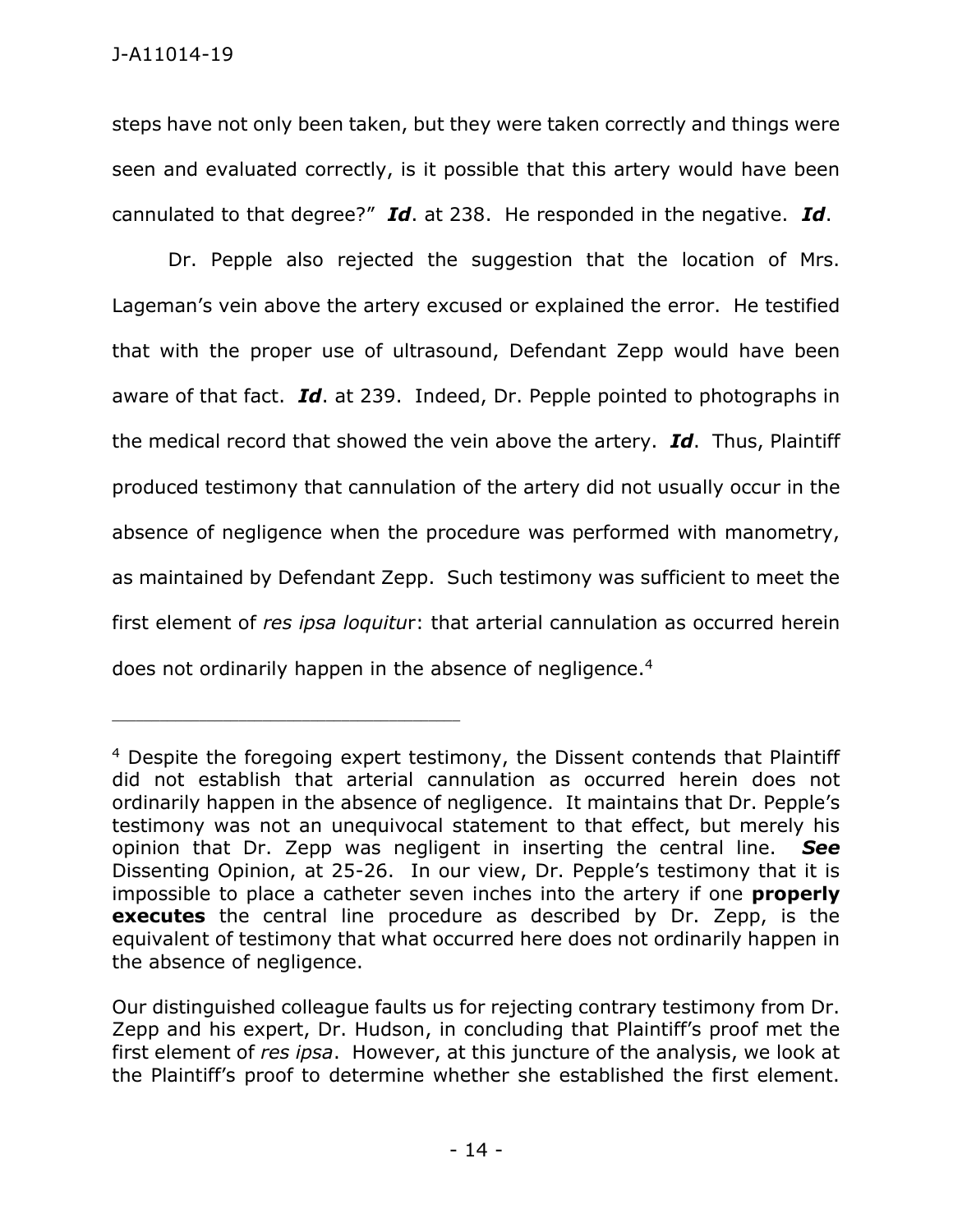As to the second element of *res ipsa*, eliminating other persons or causes as responsible for the harm, Defendant Zepp stated that he personally placed the central line. He added that "[t]he confirmatory steps that I took in placing the central line are the same confirmatory steps that I take when I place every central line." *Id*. at 194-95. Defendant Zepp also ruled out the conduct of others as responsible causes of the event. He testified that Mrs. Lageman did not move, no one bumped the table, the equipment did not malfunction, the ultrasound was working properly, and the kit containing the catheter, dilator, and wire was not defective. He also downplayed the significance of Mrs. Lageman's anatomy, explaining that the location of the jugular vein over the carotid artery was common in persons over age sixty, and that he had considerable experience placing central lines in patients belonging to that age group. Nevertheless, neither Defendant Zepp nor his expert, Dr. Hudson, offered any explanation as to how, given this scenario, the large bore catheter ended up in Mrs. Lageman's carotid artery instead of her jugular vein.

Plaintiff also offered Dr. Pepple's testimony regarding the likely connection between Defendant Zepp's arterial cannulation and Mrs. Lageman's stroke. The expert noted that Mrs. Lageman did not have atrial fibrillation or any other pre-existing conditions that predisposed her to stroke,

Furthermore, the fact that Dr. Pepple's testimony was controverted does not mean that the inference was negated or that the instruction was improper. *See infra* at 23 (discussing effect of contrary evidence on the propriety of giving a *res ipsa* instruction).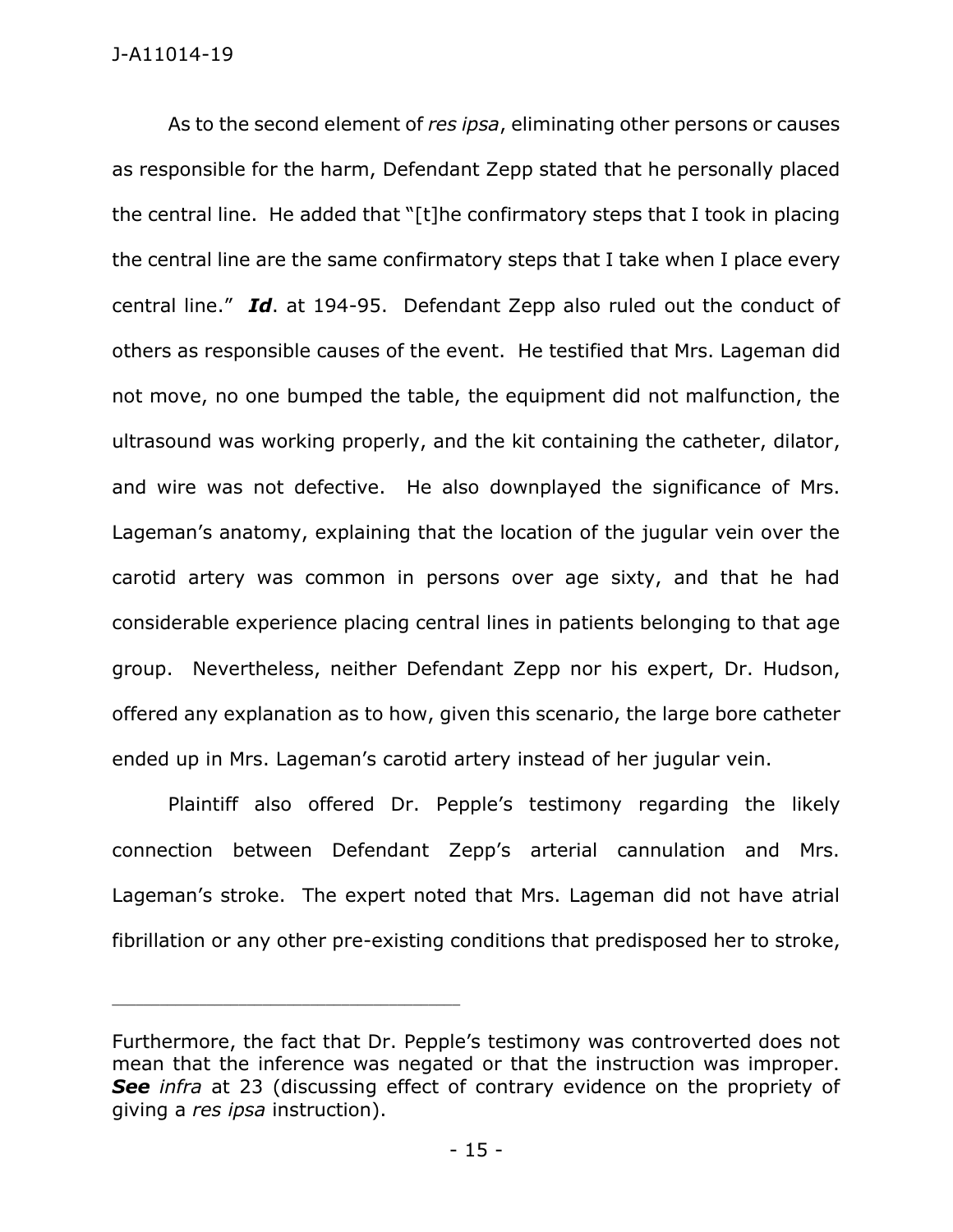and the MRI performed after the surgery did not disclose any alternative cause of her stroke. Furthermore, Mrs. Lageman immediately sustained a stroke of the middle cerebral artery, directly upstream from the site of the arterial cannulation. *Id*. at 235. According to the expert, the neurologist had eliminated other embolic causes of the stroke, including embolic phenomena from the heart. *Id*. at 237. It was Dr. Pepple's opinion, to a reasonable degree of medical certainty, that the strokes were caused by the catheter being inserted "eighteen centimeters into the arterial area." *Id*. Finally, the third element of *res ipsa*, that the indicated negligence was within the scope of Defendant Zepp's duty to the patient, was not disputed.

Having sustained her burden, Plaintiff contends that the court was required to give a *res ipsa* instruction. *See Quinby*, *supra* at 1072 ("[W]hen common knowledge or medical evidence can be established that the event would not ordinarily occur without negligence, there is no basis for refusing to draw an inference of negligence in accord with *res ipsa loquitur*."). She alleges further that the evidence to the contrary offered by Defendant Zepp did not dissolve the inference. *See Sedlitsky v. Pareso*, 582 A.2d 1314, 1316 (Pa.Super. 1990) (providing that where the plaintiff sustains his or her burden, the court must give the instruction on *res ipsa loquitur*, even if the defendant has produced a quantity of contrary evidence).

Defendant Zepp contends, as the trial court concluded, that Plaintiff failed to satisfy the first element of the Restatement for application of *res ipsa*.

- 16 -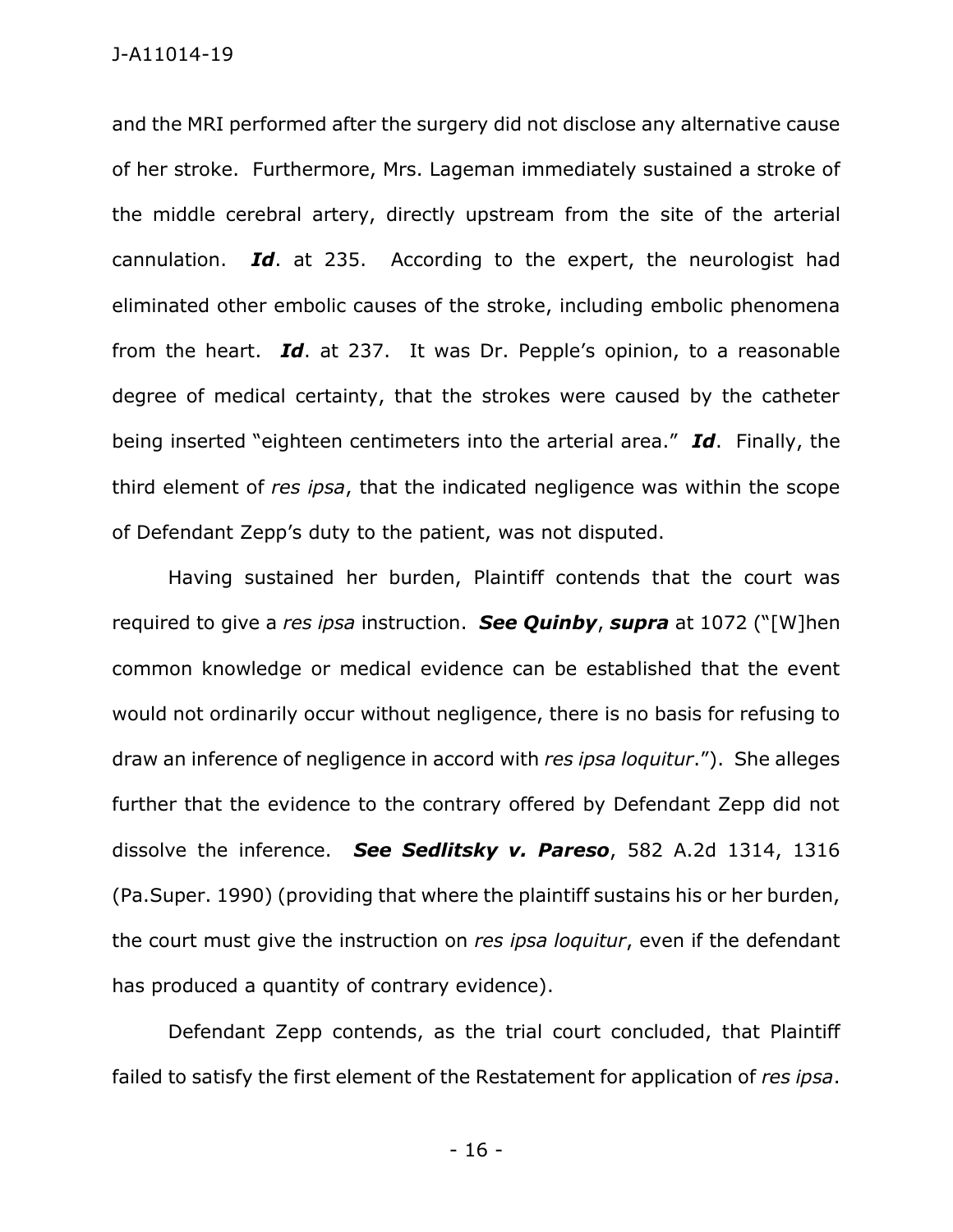He argues that Dr. Pepple conceded that the injuries that occurred herein could happen in the absence of negligence when he agreed with the proposition that even if a physician follows all of the professional practice guidelines, a favorable outcome is not guaranteed. Appellee's brief at 11 (citing N.T. Jury Trial, 1/2-8/18, at 283). The defense also points to Dr. Pepple's testimony that Mrs. Lageman's anatomy made the central line placement more difficult as evidence explaining the outcome in the absence of negligence.

We find no merit in either argument. Dr. Pepple did not concede that this injury occurs in the absence of negligence. Rather, the expert was asked whether the American Society of Anesthesiologists' practice guidelines state that they are not standards, and that following them does not guarantee any outcome. N.T. Jury Trial, 1/2-8/18, at 282-83. He answered in the affirmative, merely agreeing that the guidelines do state that. *Id*. This is hardly a concession by Plaintiff's expert that arterial cannulation occurs in the absence of negligence. Furthermore, we note that even Defendant Zepp dismissed the notion that the orientation of Mrs. Lageman's vein over the carotid artery was unusual or that it complicated the placement of the central line. Defendant Zepp testified that, "over fifty percent of patients over the age of sixty have the same orientation as Mrs. Lageman," and that he was quite familiar with it. *Id*. at 313. Dr. Pepple maintained that this anatomical presentation "just requires vigilance." *Id*. at 231.

- 17 -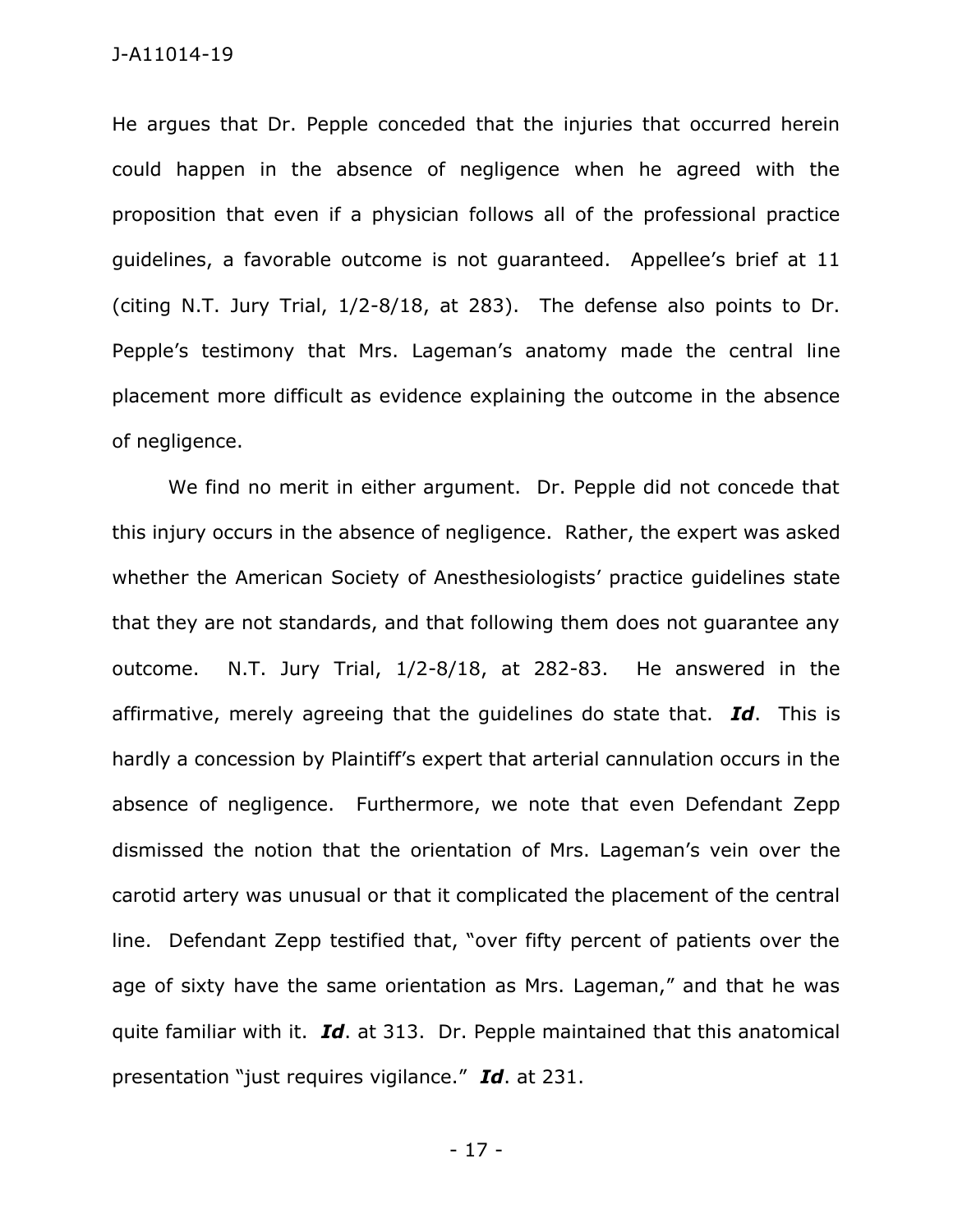Defendant Zepp contends that Plaintiff also failed to satisfy the second element for the application of *res ipsa loquitur*. He maintains that the harm herein was the stroke, and that "placing a central venous line into an artery in and of itself is not an injury." Appellee's brief at 13. He argues that Ms. Lageman did not sufficiently eliminate other causes of her stroke or offer competent evidence from a neurologist that her stroke was caused by the central line placement. *Id*. According to the defense, Dr. Pepple's testimony interpreting the neurology notes in the record was "weak" and failed to rule out other possible causes of stroke. *Id*. at 15.

*Res ipsa loquitur* obviates the need for direct evidence that defendant's conduct was the proximate cause of the plaintiff's injury by allowing a plaintiff to eliminate other responsible causes of the event. *See Fessenden*, *supra* at 1231; *see also Quinby*, *supra* at 1072-73. The critical inquiry as to the second element of *res ipsa* is whether a particular defendant is the responsible cause of the event. Defendant Zepp admitted that he alone was responsible for placing the large bore catheter in Mrs. Lageman's carotid artery rather than her jugular vein.

Dr. Pepple explained the connection between arterial cannulation and stroke as follows. When a catheter is mistakenly placed in an artery, clots form on the catheter itself, break off, and become emboli. N.T. Jury Trial, 1/2-8/18, at 223. He further explained that emboli in the carotid artery particularly, which feeds the brain, can result in a stroke and hemiplegia. *Id*.

- 18 -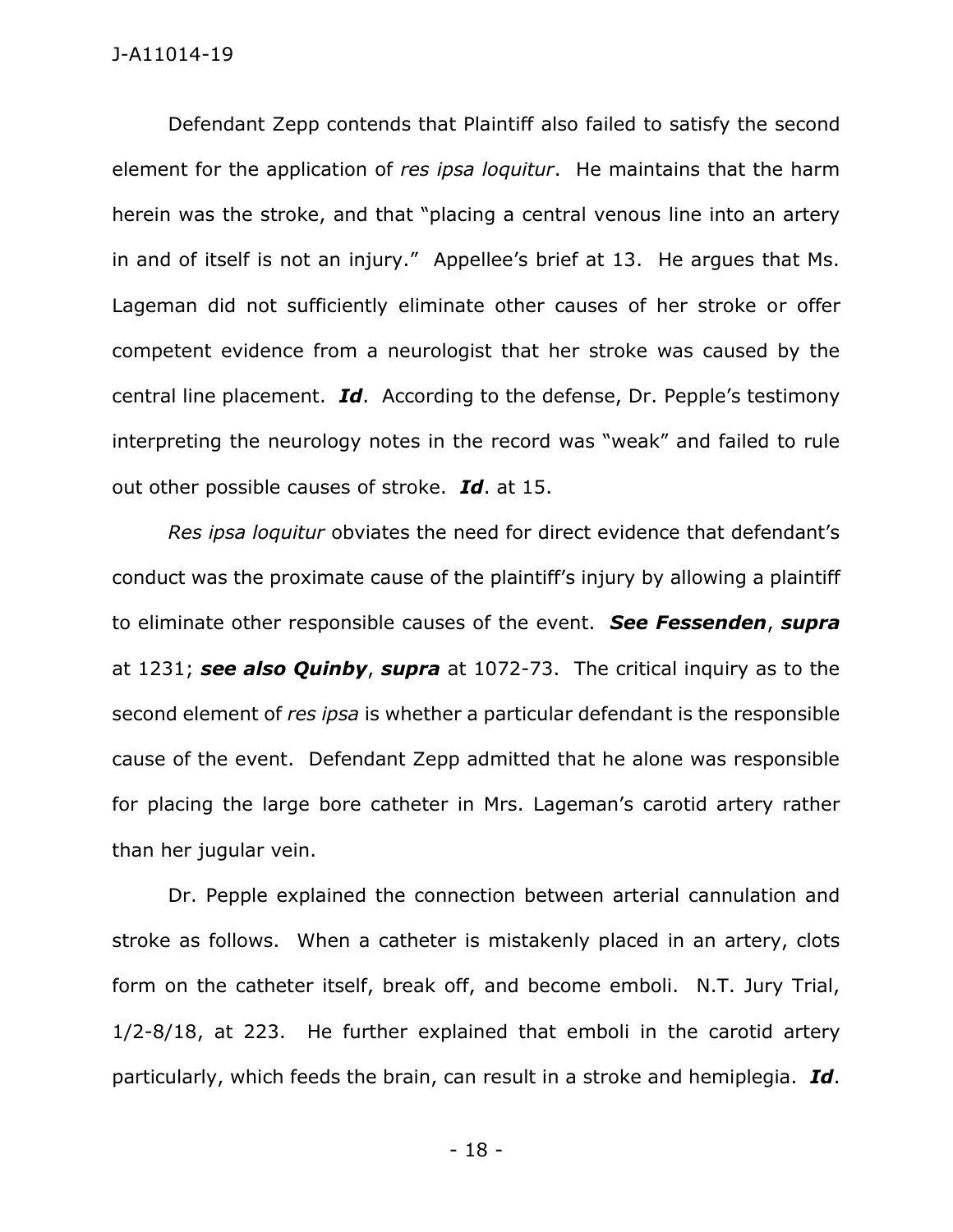Based upon his education, knowledge, experience, and review of the neurology records, Dr. Pepple also opined that causes other than the arterial cannulation were effectively ruled out as the cause of Mrs. Lageman's stroke. 5 We see no indication that Defendant Zepp challenged Dr. Pepple's competency to render such an opinion in the court below. Furthermore, he was not required to be a neurologist to offer causation testimony. *See* 40 P.S. § 1303.512.

Finally, Defendant Zepp distinguishes the facts herein from those in *Quinby* and *Jones*, on the basis that neither involved complex factual disputes as to the cause of the injury. *Id*. at 15. He analogizes the situation herein to that in *Toogood v. Rogal*, 824 A.2d 1140 (Pa. 2003) (plurality), where the Supreme Court found *res ipsa* inapplicable to a paravertebral nerve block injection that allegedly punctured the plaintiff's lung. He also directs our attention to *Starr v. Allegheny Gen. Hosp.*, 451 A.2d 499 (Pa.Super 1982), where this Court affirmed the trial court's refusal to permit the plaintiff to use *res ipsa* to establish a *prima facie* medical malpractice case for neurological problems allegedly caused by the negligent repair of a skull fracture.

<sup>&</sup>lt;sup>5</sup> Dr. Hudson and Defendant Zepp both conceded that arterial cannulation increased the risk of stroke. Moreover, the defense did not offer any expert testimony positing an alternative theory for Mrs. Lageman's stroke.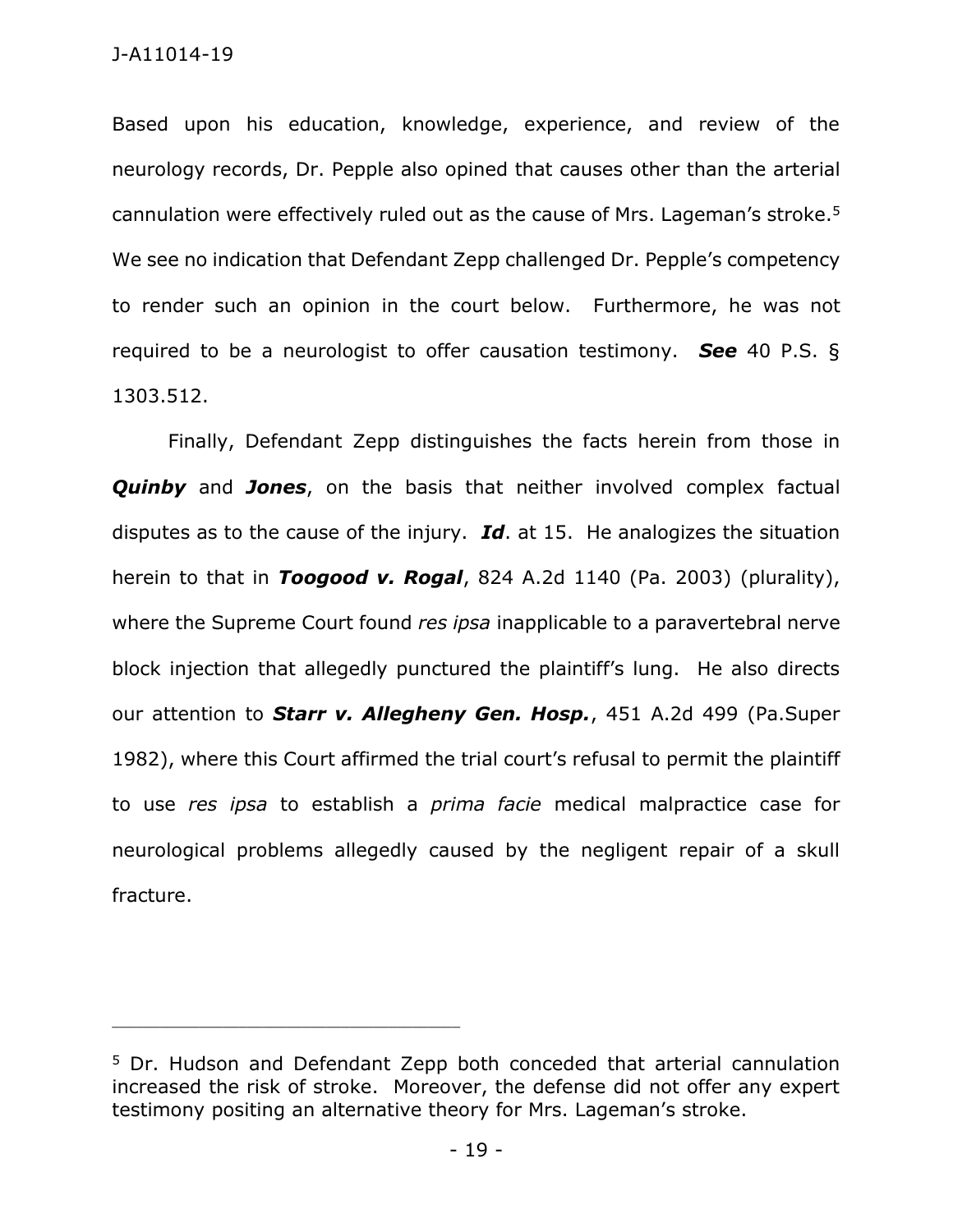The holding in *Toogood* is readily distinguishable. Conspicuously absent therein was expert medical testimony explaining the complicated medical procedure and opining that the injury did not ordinarily occur in the absence of negligence. In contrast, Plaintiff herein offered the requisite expert medical testimony linking the negligent arterial cannulation to stroke.<sup>6</sup>

**Starr** involved claims of negligent post-operative treatment following surgery to repair a depressed skull fracture, which the plaintiff claimed resulted in slurred speech, blurred vision, and neurological injuries. This Court concluded, after a thorough review of the record, that there was insufficient evidence eliminating "other responsible causes" besides the alleged negligence of the appellees, and that the injuries were not the type that would not have ordinarily occurred but for the negligence of the appellees. In the instant case, Dr. Pepple testified unequivocally herein that, to a reasonable degree of medical certainty, arterial cannulation would not have occurred in the absence of negligence in the performance of the central line placement. He also rendered the opinions that arterial cannulation "exponentially" increases the risk of stroke, and further, that there were no other causes for the stroke identified by the neurologist. N.T. Jury Trial, 1/2-8/18, at 232. Thus, *Starr* is inapposite.

<sup>6</sup> *Toogood* was a plurality opinion, and the *Quinby* Court expressly declined to be bound by its reasoning.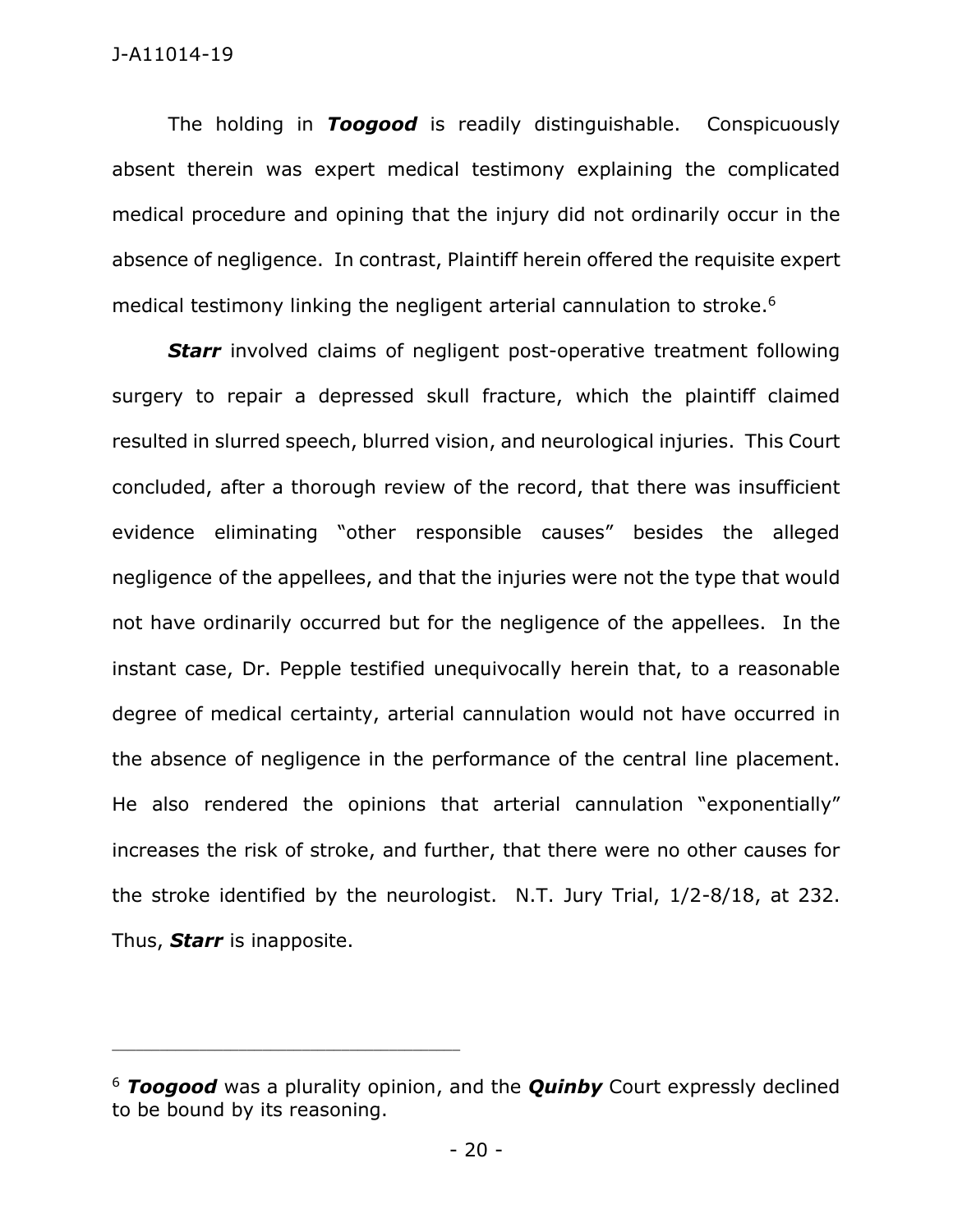\_\_\_\_\_\_\_\_\_\_\_\_\_\_\_\_\_\_\_\_\_\_\_\_\_\_\_\_\_\_\_\_\_\_\_\_\_\_\_\_\_\_\_\_

Notably, in denying the requested *res ipsa* charge, the trial court did not cite any perceived deficiency in the connection between arterial cannulation and stroke. When Plaintiff renewed her request for the charge, the trial court maintained that it was not "obvious" that the mistake at issue could not occur in the absence of negligence.<sup>7</sup> N.T. Jury Trial,  $1/2-8/18$ , at 562. In its

7 The proposed point for charge on *res ipsa loquitur* consisted of the following:

You, as the jury, may infer negligence from the circumstances surrounding the injury. The Plaintiff, Mrs. Lageman, may satisfy her burden of proof by producing evidence of the Defendant's negligence by proving that she has been injured by a cause of a sort that normally would not have occurred in the absence of negligence of the Defendant. The requirements of allowing you to infer negligence from the circumstantial evidence as well as from the direct testimony of the expert witness for the Plaintiff are these:

- 1. That the event is of a kind which ordinarily does not occur in the absence of negligence.
- 2. Other responsible causes including the conduct of the Plaintiff and third-party are sufficiently eliminated by the evidence.
- 3. The indicated negligence is within the Defendant's duty to the plaintiff.

In addition to relying upon the Plaintiff's expert testimony, if you chose to do so, you may also draw an inference of negligence from the circumstances as I have set them forth above. That is that the event usually does not occur in the absence of negligence that the conduct of the Plaintiff and other third persons are sufficiently eliminated by the evidence and the negligence is within the scope of the Defendant's duty to the Plaintiff. It is clear from the evidence that the third requirement is not disputed as Dr. Zepp had a duty to the Plaintiff.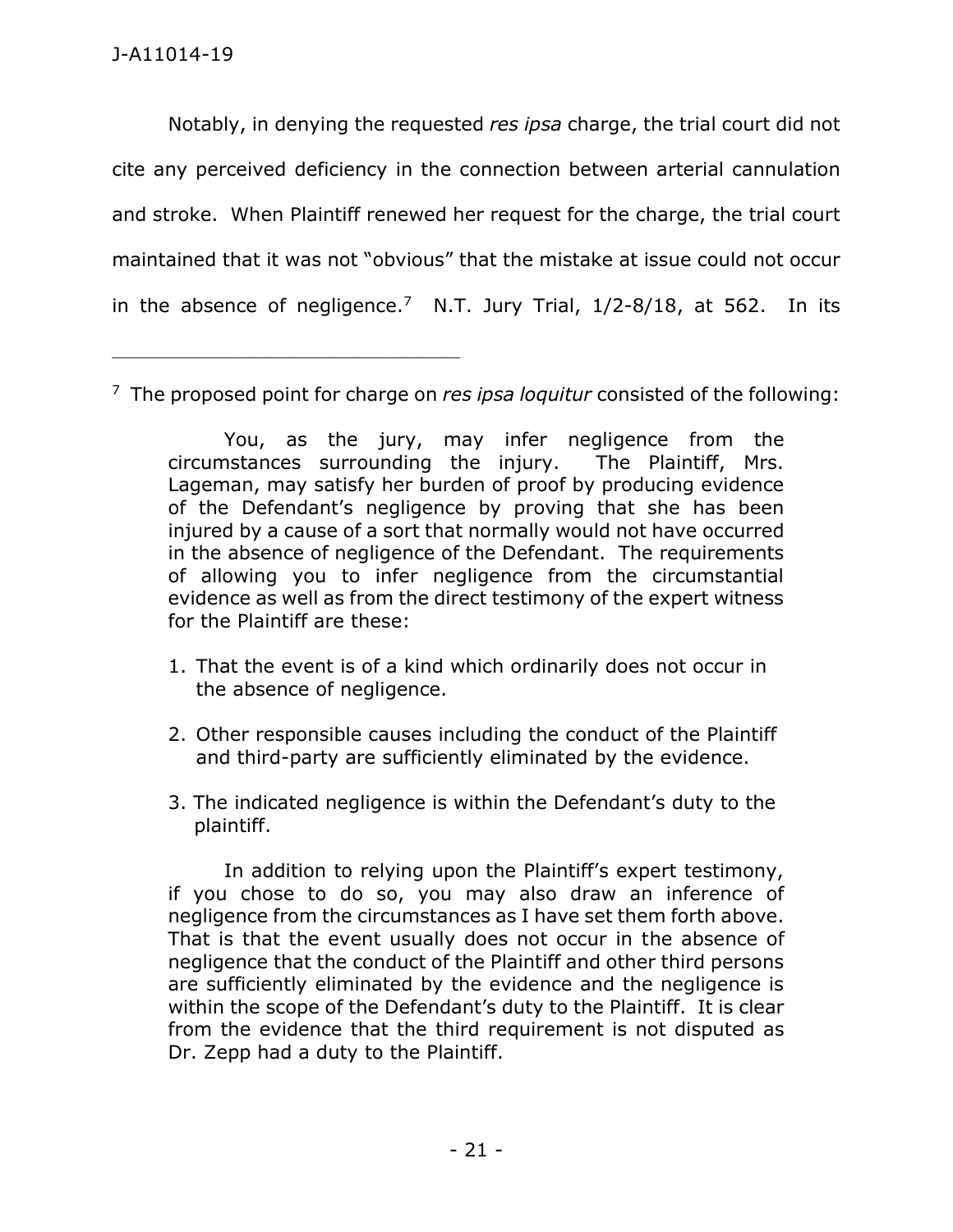subsequent Rule 1925(a) opinion, the court stated, "we stand by our original ruling that the particular facts of this case would not present the type of event that is so **obvious** that a mistake can occur but for negligence happening." Trial Court Opinion, 8/2/18, at 18 (citing N.T., 1/8/18, at 562) (emphasis added). In other words, the trial court did not see this case as a true *res ipsa* case. It described the evidence as "inconclusive as to whether the use of ultrasound does or does not totally eliminate the risk that a doctor would still puncture or cannulate the artery rather than a vein." *Id*. at 18. It pointed to the fact that Mrs. Lageman's anatomy made the procedure more difficult, and concluded that "the evidence did not establish that more likely than not that Plaintiff's injuries were caused by Defendant Zepp's negligence." *Id*. at 19. Since "the experts shared different views," the trial court found "the possibilities were evenly divided between negligence and its absence." *Id*. Hence, the court concluded that "Plaintiff was not entitled to a permissible conclusion that arterial cannulation does not ordinarily happen unless someone is negligent." *Id*. at 19.

We disagree. Even the trial court conceded that the expert testimony of Dr. Pepple "essentially stated that cannulation of the artery cannot occur unless someone is negligent." Trial Court Opinion, 8/2/18, at 31 (quoting N.T.

*Quimby v. Plumsteadville Family Practice Inc.*, 589 Pa. 183, 907 A.2d 1061 (2006). Restatement (Second) of Torts, § 328D.

Plaintiff's Supplemental Requested Point for Charge, 1/8/18, at 2.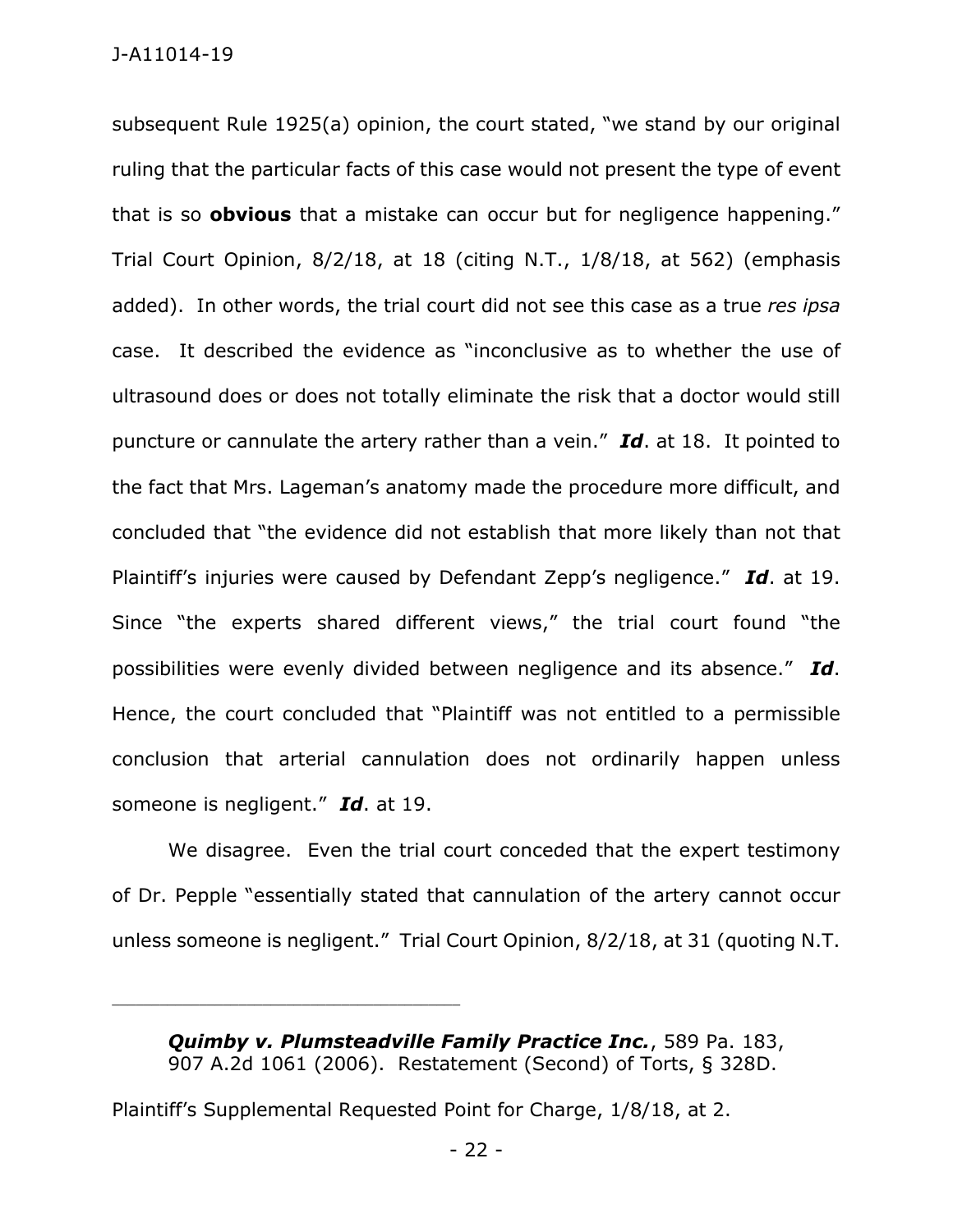Jury Trial, 1/2-8/18, at 225-26). As the court noted, Plaintiff's counsel elicited that opinion in several ways:

Plaintiff's Counsel: Let me put it this way: If the standard of care has been properly observed, that all the steps have not only been taken, but they were taken correctly and things were seen and evaluated correctly, is it possible that this artery would have been cannulated to that degree?

Dr. Pepple: No.

N.T. Jury Trial, 1/2-8/18, at 238. One moment later, Dr. Pepple confirmed that if a physician's conduct is within the standard of care, cannulation of the artery "should not occur." *Id*. at 239. Thus, Plaintiff offered unequivocal expert testimony that, in the absence of negligence, arterial cannulation ordinarily does not occur.

In our view, expert testimony rendered to a reasonable degree of medical certainty that arterial cannulation does not ordinarily occur under the operative conditions described by Defendant Zepp in the absence of negligence is more than sufficient to "permit the conclusion that it is more likely than not that [plaintiff's] injuries were caused by the defendant's negligence." *See* Restatement (Second) of Torts § 328D cmt. e (1964). Dr. Pepple did not equivocate. In concluding that Plaintiff failed to offer evidence that it was more probable than not that negligence caused the event, and that she was "not entitled to a permissible conclusion that arterial cannulation does not ordinarily happen unless someone is negligent[,]" the court improperly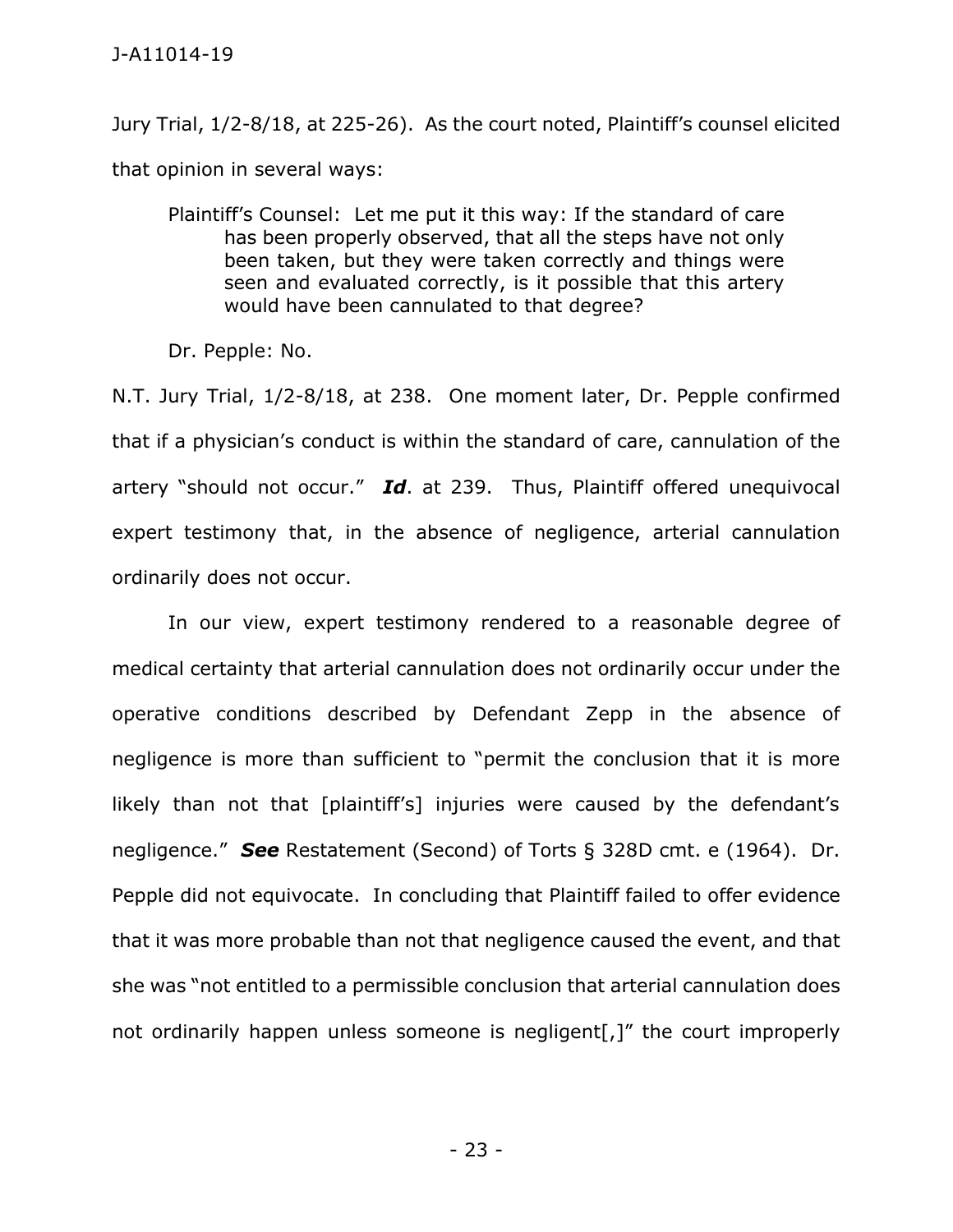weighed the evidence offered by the defense that Defendant Zepp's conduct met the standard of care and that ultrasound is not infallible. *Id*. at 19.

As the Restatement explains, "[a] *res ipsa* charge cannot be dependent on the weight a judge might give to the testimony offered in support of an inference of negligence." Restatement (Second) of Torts § 328D(2) (1964). *See also Sedlitsky*, *supra* at 1316 ("Where the plaintiff sustains his or her burden, the court must give an instruction on *res ipsa loquitur*, even if the defendant has produced a quantity of contrary evidence."). Rather, "it is the jury's function to determine whether the inference is to be drawn in any case where different conclusions might reasonably be reached." *Id*. at § 328D(3). "If reasonable persons may reach different conclusion[s] regarding the negligence of the defendant, then it is for the jury to determine if the inference of negligence should be drawn. *MacNutt v. Temple University Hospital*, 932 A.2d 980, 987 (Pa.Super. 2007).

Furthermore, where, as here, "the defendant testifies that he has exercised all reasonable care," the Restatement commentators recognize that "the conclusion may still be drawn, on the basis of ordinary human experience, that he has not." Restatement (Second) of Torts § 328 D, cmt. n. (1964) (acknowledging that although the defense offers evidence that there was no negligence in inspecting elevator, the fact remains that the elevator fell).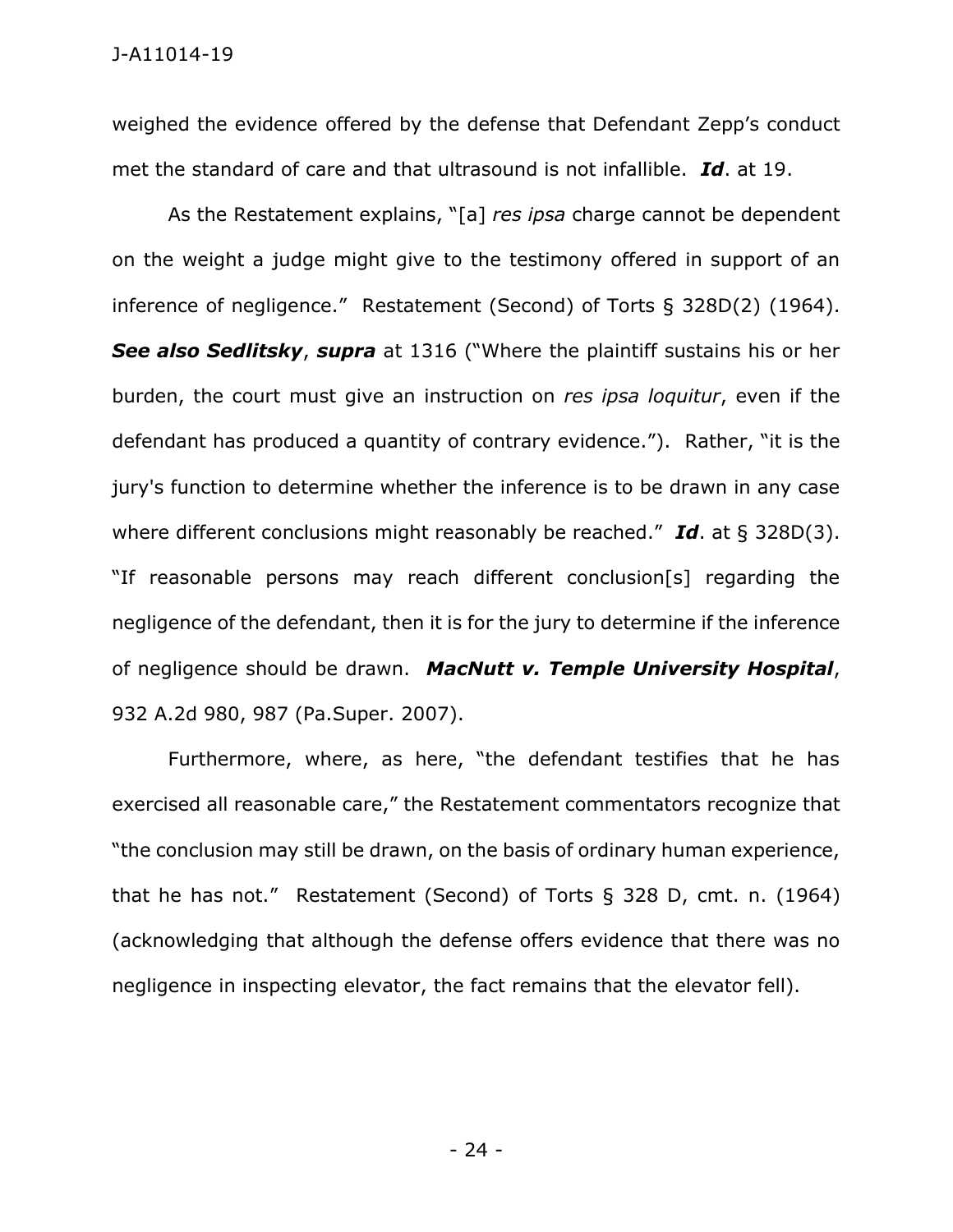The defense expert, Dr. Hudson, did not render an opinion that arterial cannulation could have occurred herein without any negligence.<sup>8</sup> Thus, he did not directly rebut Dr. Pepple's expert testimony to that effect. Instead, Dr. Hudson opined, based upon Defendant Zepp's account, that the procedure was performed in an appropriate fashion and sequence. His opinion that the "use of ultrasound does not eliminate the risk of arterial cannulation," N.T. Jury Trial, 1/2-8/18, at 504, sidestepped the real question: whether the **proper** use of ultrasound **and** manometry, the gold standard for confirming placement of the wire in the vein, before dilating the vessel and inserting the large bore catheter, virtually eliminates the risk of arterial cannulation. The defense offered no explanation why ultrasound and manometry, properly interpreted, did not disclose to Defendant Zepp that the small catheter was in the artery rather than the vein before he threaded the wire, dilated the vessel, and inserted the large bore catheter seven inches into the artery.

We find that Plaintiff offered evidence satisfying all three elements for the application of the doctrine of *res ipsa loquitur*. At that juncture, the court was charged with determining whether reasonable minds could differ. Critically, Defendant Zepp did not offer any non-negligent explanation for the

<sup>8</sup> Dr. Hudson was precluded from offering any opinion that arterial cannulations occur under similar circumstances in the absence of negligence because such an opinion was outside the scope of his expert report. However, Defendant Zepp offered lay opinion testimony, without objection, "that even in the absence of negligence, we can still have these arterial cannulations." N.T. Jury Trial, 1/2-8/18, at 314.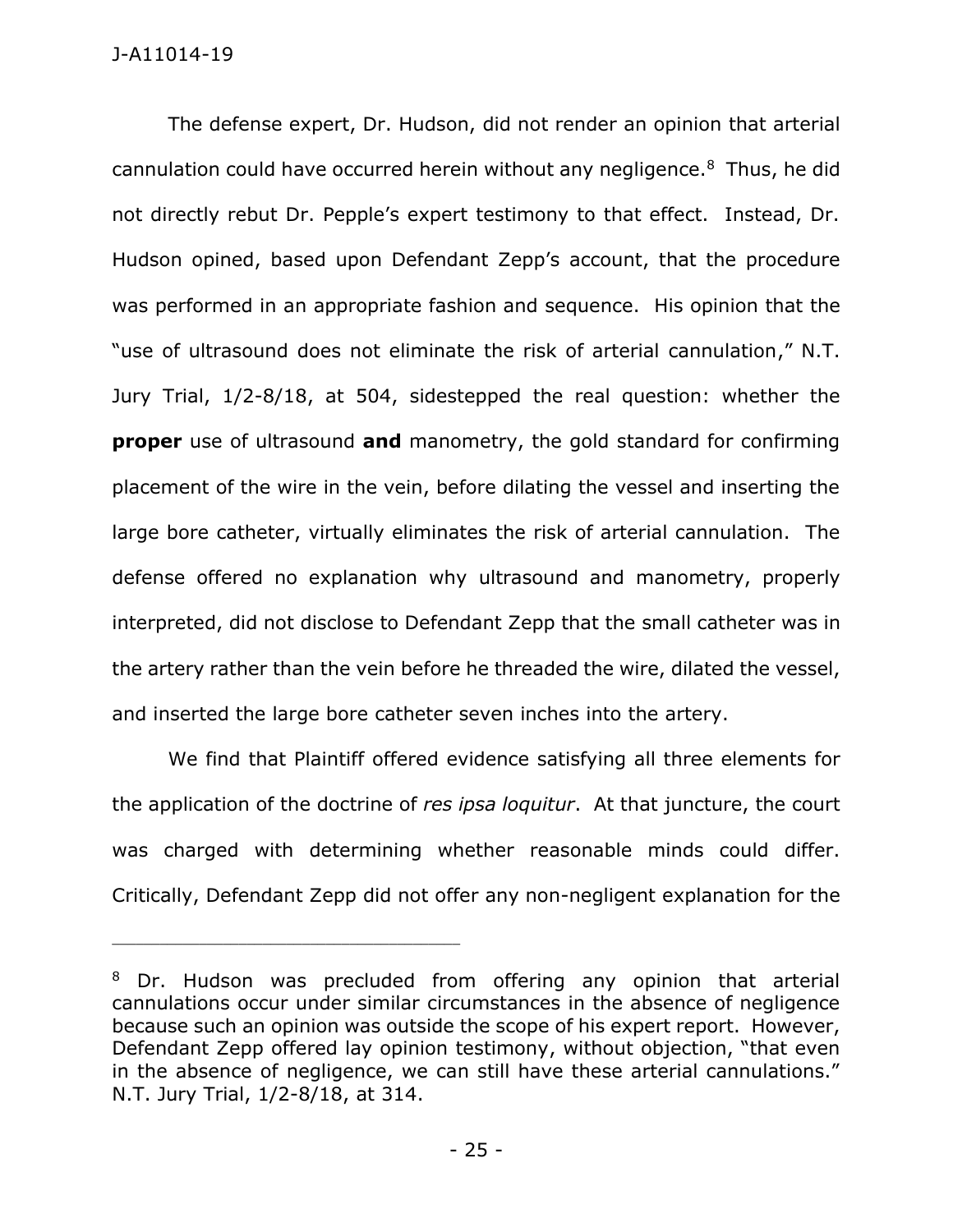arterial cannulation, nor evidence that some other cause was at least equally likely the cause of Mrs. Lageman's injury that would dissolve the inference.

*Cf. MacNutt*, *supra* (holding no inference permitted as it was disputed "with equal fairness" whether plaintiff's injury was a negligent Betadine burn or a non-negligent herpes zoster outbreak).

Nor is reliance upon *res ipsa* foreclosed because Plaintiff's medical expert also offered evidence of specific negligence. In *Hollywood Shop, Inc. v. Pa. Gas & Water Co.*, 411 A.2d 509, 512 (Pa.Super. 1979), we were persuaded by the Third Circuit's reasoning in *Weigand v. Pennsylvania Railroad Company*, 267 F.2d 281 (3rd Cir. 1959) (applying Pennsylvania law), that the trial judge erred in refusing to give a *res ipsa loquitur* instruction on such facts. In *Weigand*, the plaintiff was walking between two railroad tracks when the ground gave way and he fell into a hole five feet deep. In addition to proceeding on a *res ipsa* theory, the plaintiff offered an engineer who testified regarding the drainage conditions and supplied an explanation for the accident. The court recognized that this was a *res ipsa* case, "but one capable of some specific proof regarding the railroad's negligence." *Id*. at 284. It found it "illogical" and "unfair" to force the plaintiff to abandon one of his theories, the same rationale we subsequently adopted in *Hollywood Shop*, in holding that the plaintiff was entitled to a *res ipsa* charge.

In *[D'Ardenne v. Strawbridge & Clothier, Inc.](https://advance.lexis.com/api/document/collection/cases/id/3SNY-G4D0-0039-44NS-00000-00?page=324&reporter=4902&cite=712%20A.2d%20318&context=1000516)*, 712 A.2d 318 [\(Pa.Super. 1998\), we noted that t](https://advance.lexis.com/api/document/collection/cases/id/3SNY-G4D0-0039-44NS-00000-00?page=324&reporter=4902&cite=712%20A.2d%20318&context=1000516)here are cases where the evidence "'falls

- 26 -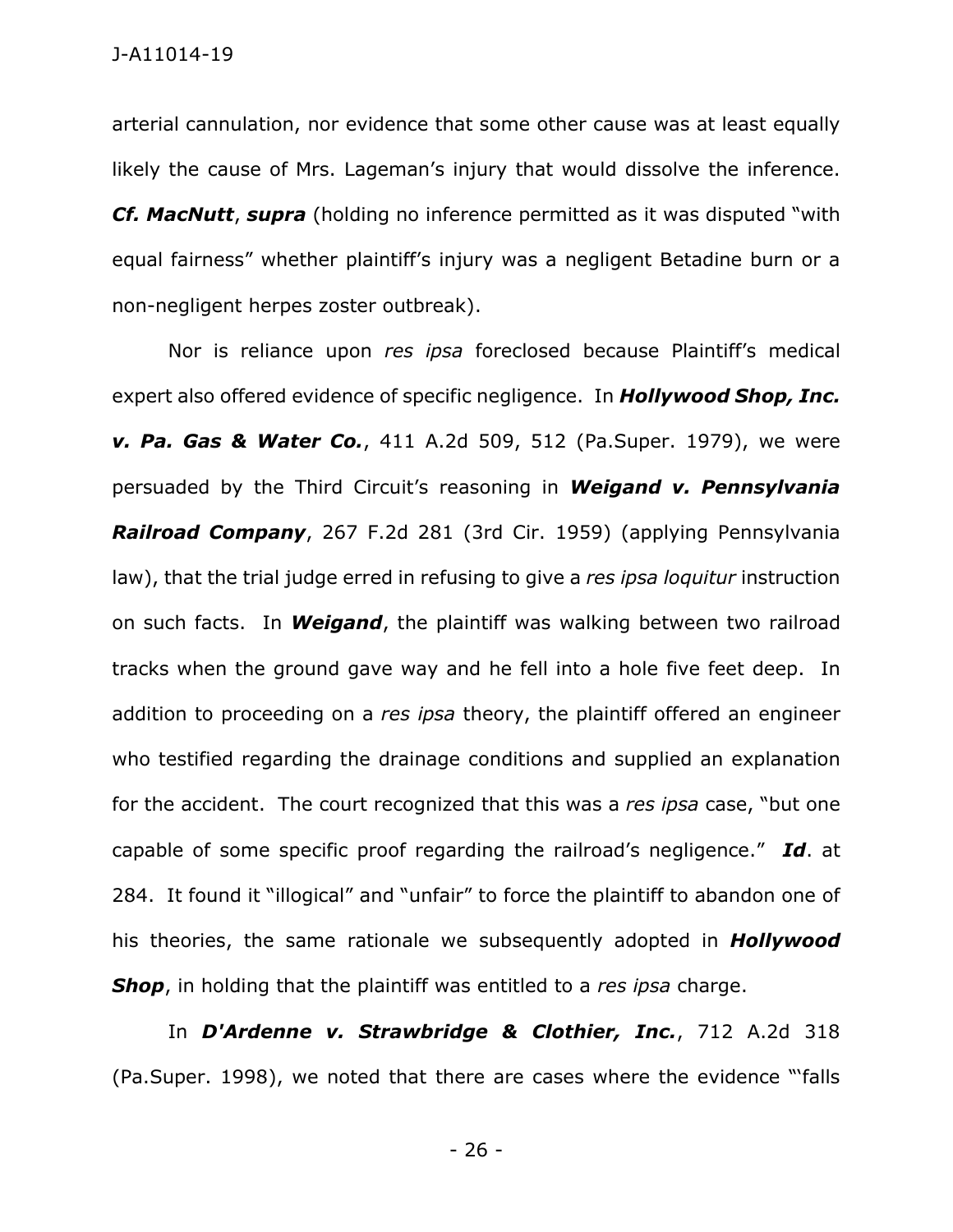within the grey zone,' a factual realm in which a plaintiff presents 'as specific a case of negligence as possible, yet is unable to demonstrate the **exact** cause of the accident.'" *Id*. at 324 (internal citations omitted, emphasis in original). We reasoned, "where the plaintiff's specific evidence of negligence is directly disputed by the defendant, 'it may be especially important that the plaintiff get *a res ipsa loquitur* charge if he is otherwise entitled to it.'" *Id*. (citing 33 A.L.R.2d 791, 793 ("An unsuccessful attempt to prove specific negligence on the defendant's part, or the introduction of evidence of specific negligence not clearly establishing the precise cause of injury, will not deprive the plaintiff of the benefits otherwise available under the [*res ipsa*] doctrine.")).

Recently, in *Quinby*, our Supreme Court implicitly sanctioned the plaintiff's introduction of evidence of specific negligence and concomitant reliance on the inference of negligence under *res ipsa*. The decedent, a quadriplegic, was placed on an examination table to permit a physician to remove a facial lesion. It was undisputed that, after the surgery was completed, the decedent, who was left unrestrained and unattended on the examination table, fell to the floor. According to decedent, defendants left him on his right side; according to defendants, decedent was left on his back in the center of the table.

The plaintiff offered expert medical testimony, *i.e*., direct evidence that defendants had not complied with the standard of care, which required that decedent be safely secured on the examination table with side rails or straps,

- 27 -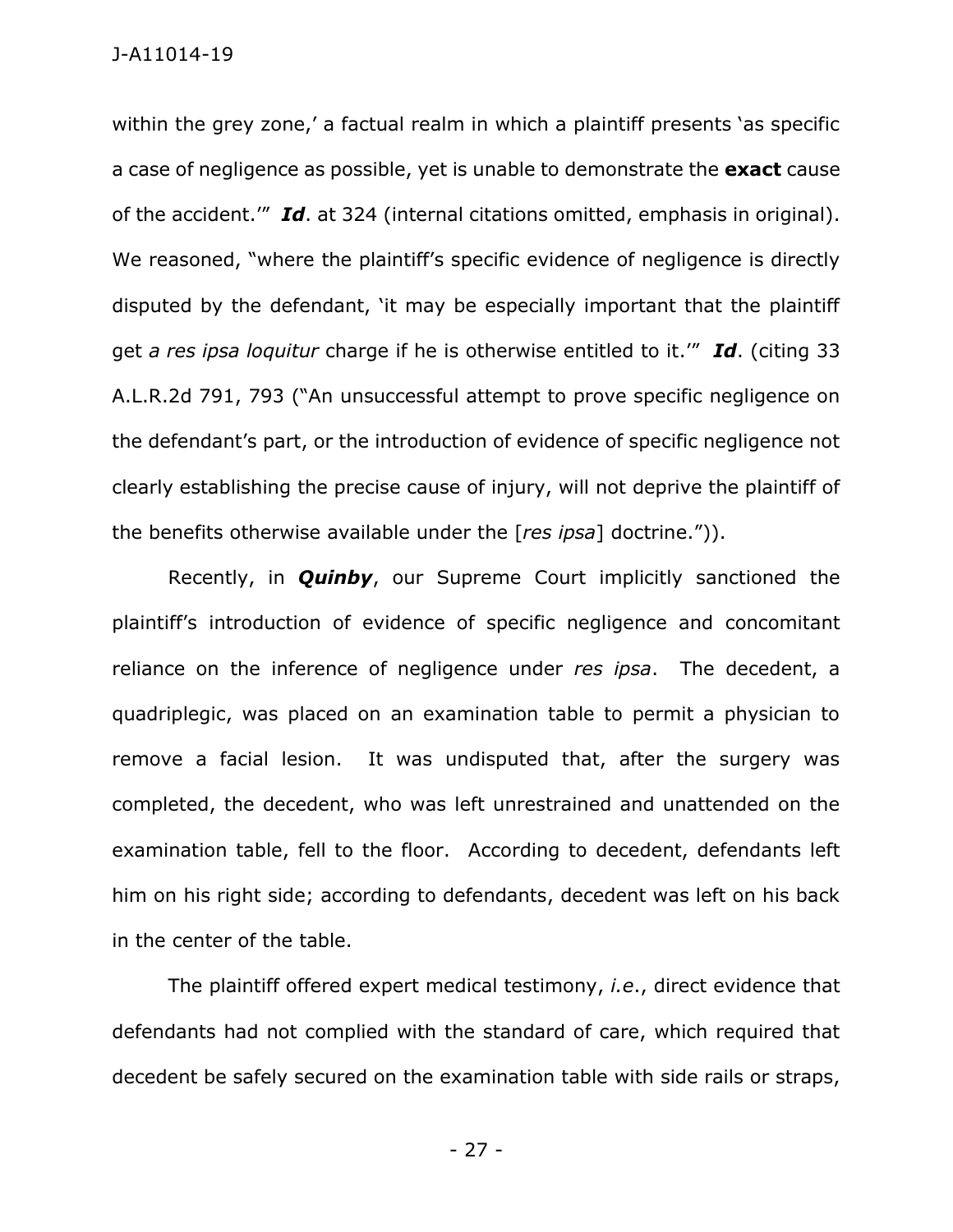or that someone stay with him at all times. The expert also opined that the defendants failed to provide a safe environment for the decedent while he was in the office. In addition to the foregoing direct evidence of negligence, the physician stated that, "absent extrinsic forces not present" therein, he could not envision how a quadriplegic could fall from such a table "without there being a breach of the requisite standard of care." *Quinby*, *supra* at 1067.

The trial court concluded that the expert's testimony established a *prima facie* case of negligence for submission to the jury. However, it refused the plaintiff's request to charge the jury on *res ipsa loquitur*. Our Supreme Court held this was error. It reasoned that defendants had a duty to place decedent on the table in a manner that would insure that he did not fall, and found that there were no facts indicating that the decedent's fall resulted from anything other than defendants' negligence. The Court concluded that the evidence satisfied the first element of §328D because, "[s]imply put, in the absence of negligence, a quadriplegic patient such as Decedent could not fall off an examination table." *Id*. at 202. Hence, although there was sufficient direct evidence of negligence from plaintiff's expert to make out a *prima facie* case, our Supreme Court held that the trial court erred in also refusing to charge on *res ipsa* where all three elements had been met.<sup>9</sup>

<sup>9</sup> The Dissent suggests that our decision in *MacNutt v. Temple University Hospital, Inc.*, 932 A.2d 980 (Pa.Super. 2007) (*en banc*), stands for the proposition that where there is adequate evidence of negligence to support a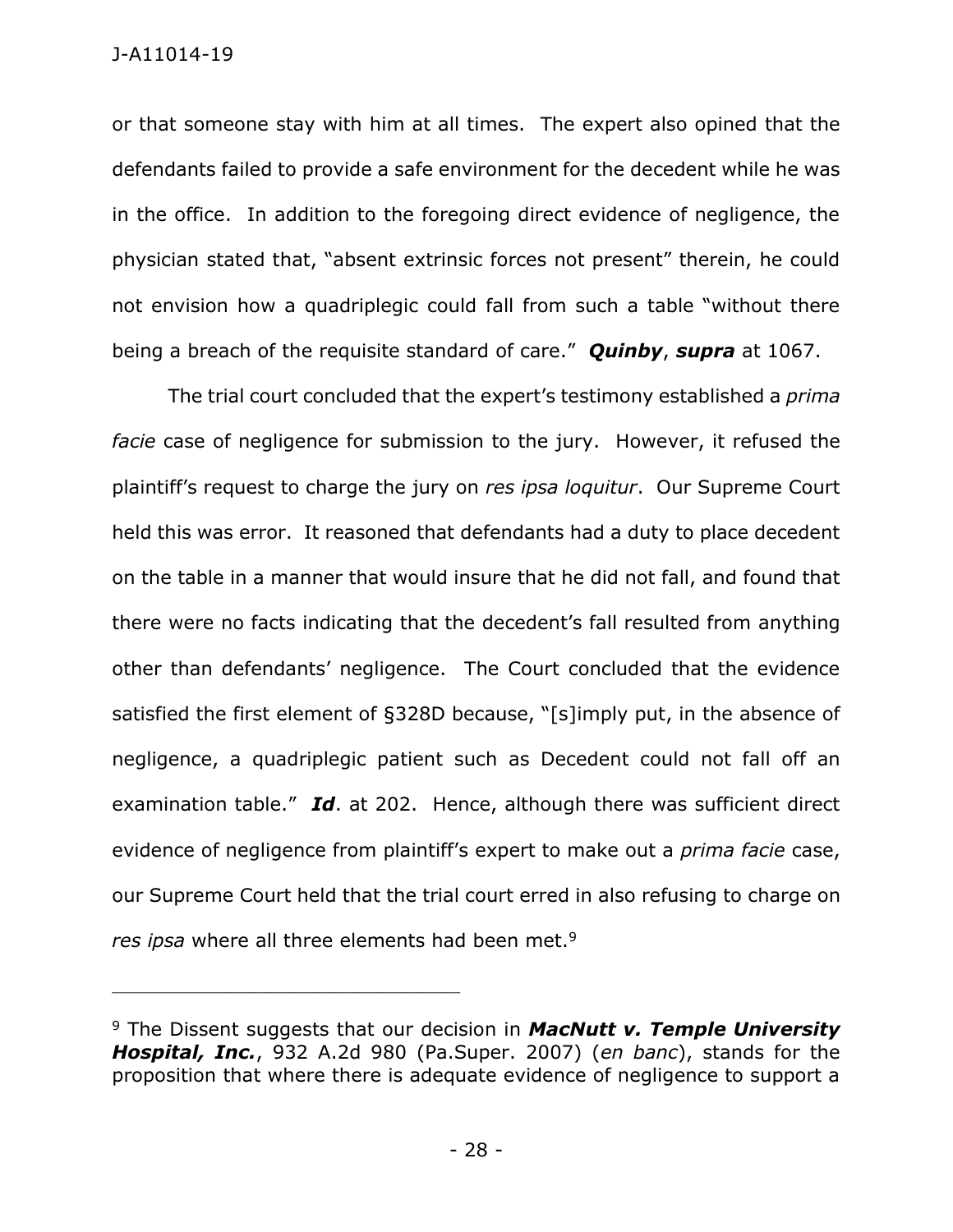Herein, as in *Quinby*, Plaintiff offered Dr. Pepple's expert testimony that Dr. Zepp's conduct deviated from the standard of care in certain particulars, all of which were factually disputed by Dr. Zepp. The expert also opined that what occurred here, *i.e*., insertion of the catheter seven inches into the artery instead of the vein, is not something that occurs in the absence of negligence.<sup>10</sup> Defendant Zepp maintained that incorrectly placing the catheter into the artery is not the same as being negligent, although he offered no explanation as to how it occurred. Since Plaintiff established all three elements of *res ipsa loquitur*, we find that the trial court abused its discretion in refusing to instruct the jury on *res ipsa*, and a new trial is warranted.

Although the foregoing issue is dispositive of this appeal, we address another issue that may recur on retrial: the propriety of permitting Defendant

cause of evidence for negligence, a plaintiff is precluded from proceeding on a theory of *res ipsa*. While that was indeed the trial court's rationale in refusing to instruct the jury on *res ipsa*, we affirmed on a different basis: that the plaintiff failed to satisfy the three elements for the application of *res ipsa* and that "it was not in reality a *res ipsa loquitur* case." *Id*. at 991-92. Notably, in *Quinby v. Plumsteadville Family Practice, Inc.*, 907 A.2d 1061 (Pa. 2006), despite the fact that direct evidence of negligence was introduced, our Supreme Court held that the trial court erred in refusing to charge the jury pursuant to *res ipsa* where all three elements were established. Our distinguished colleague's fear that the charge will be given in every malpractice case if we allow a plaintiff to seek a *res ipsa* instruction even when he has introduced direct evidence of negligence fails to appreciate how difficult it is to establish all three elements of the doctrine.

<sup>&</sup>lt;sup>10</sup> Dr. Pepple emphasized that this was not merely a posterior wall puncture of the jugular vein and inadvertent entry into the artery. Dr. Zepp inserted the catheter seven inches into the artery while supposedly using manometry, the gold standard for ensuring that the catheter is properly in the vein.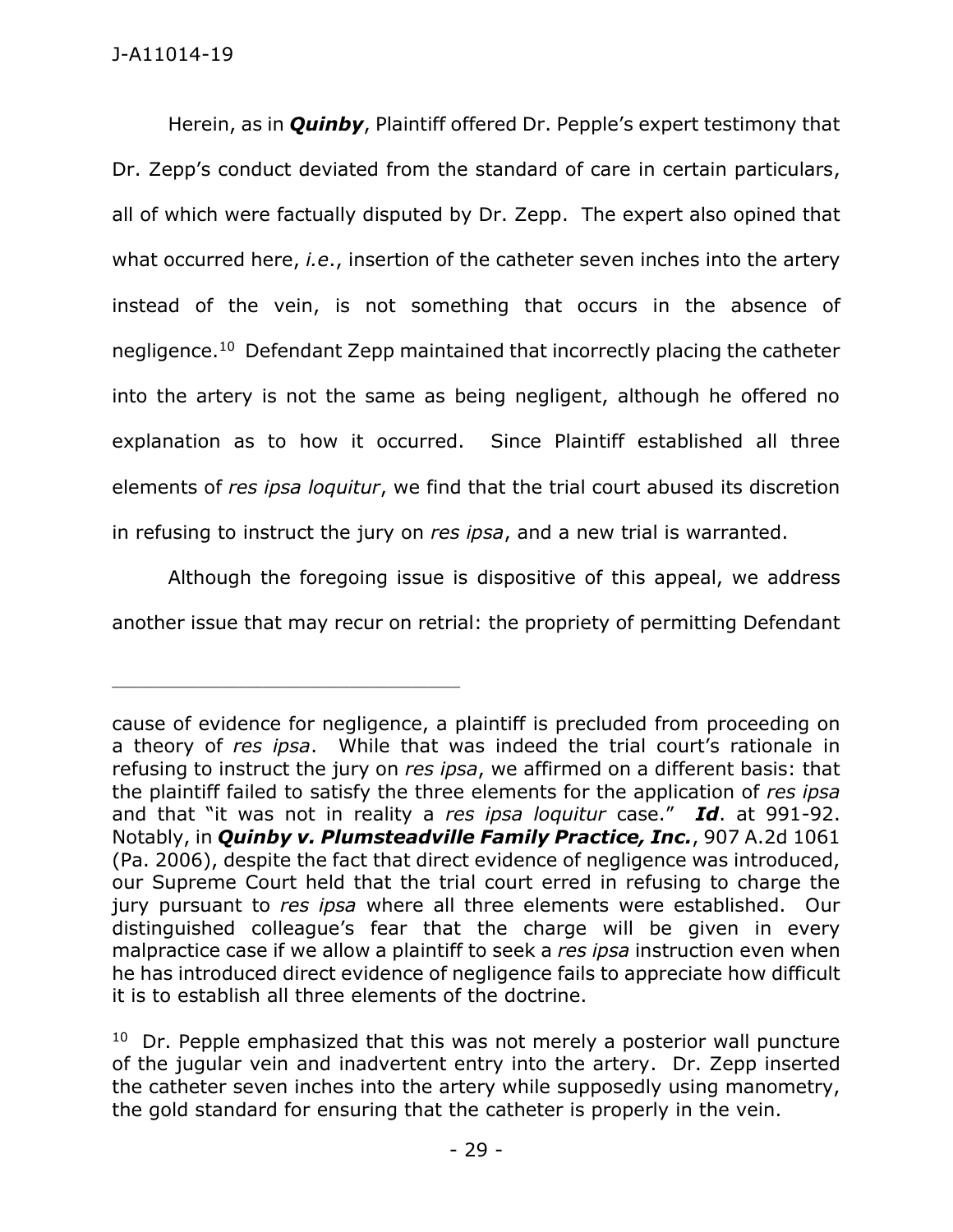Zepp to conduct either a live or videotaped demonstration of proper central line placement for the jury.

The defense proposed to play for the jury a videotaped demonstration filmed the night before of Defendant Zepp performing a central line placement on a mannequin. The avowed purpose in demonstrating the procedure was to educate the jury. Plaintiff objected that the video had not been timely identified as a trial exhibit, it did not accurately depict the procedure performed on Mrs. Lageman, it was misleading and prejudicial, and, it created a "halo effect" around the defendant physician that was more prejudicial than probative. N.T. Jury Trial, 1/2-8/18, at 115. The trial court, upon being apprised that the video contained commentary, excluded the video on two grounds: 1) it had not been timely identified, and 2) the commentary was hearsay. *Id*. at 118.

Undaunted, the defense proposed that Defendant Zepp be permitted to conduct a live demonstration of the procedure on a mannequin in the courtroom. Plaintiff renewed her earlier objections. The trial court overruled the objections, finding the demonstration relevant to help the jury understand the procedure. Later, in support of its ruling at trial, the trial court observed that it was "clear to the jury that this demonstration was not illustrative of the circumstances in Plaintiff's case." Trial Court Opinion, 8/2/18, at 21. Furthermore, the court maintained that the demonstration clearly showed how the initial position of the needle was "plainly visible" with the use of

- 30 -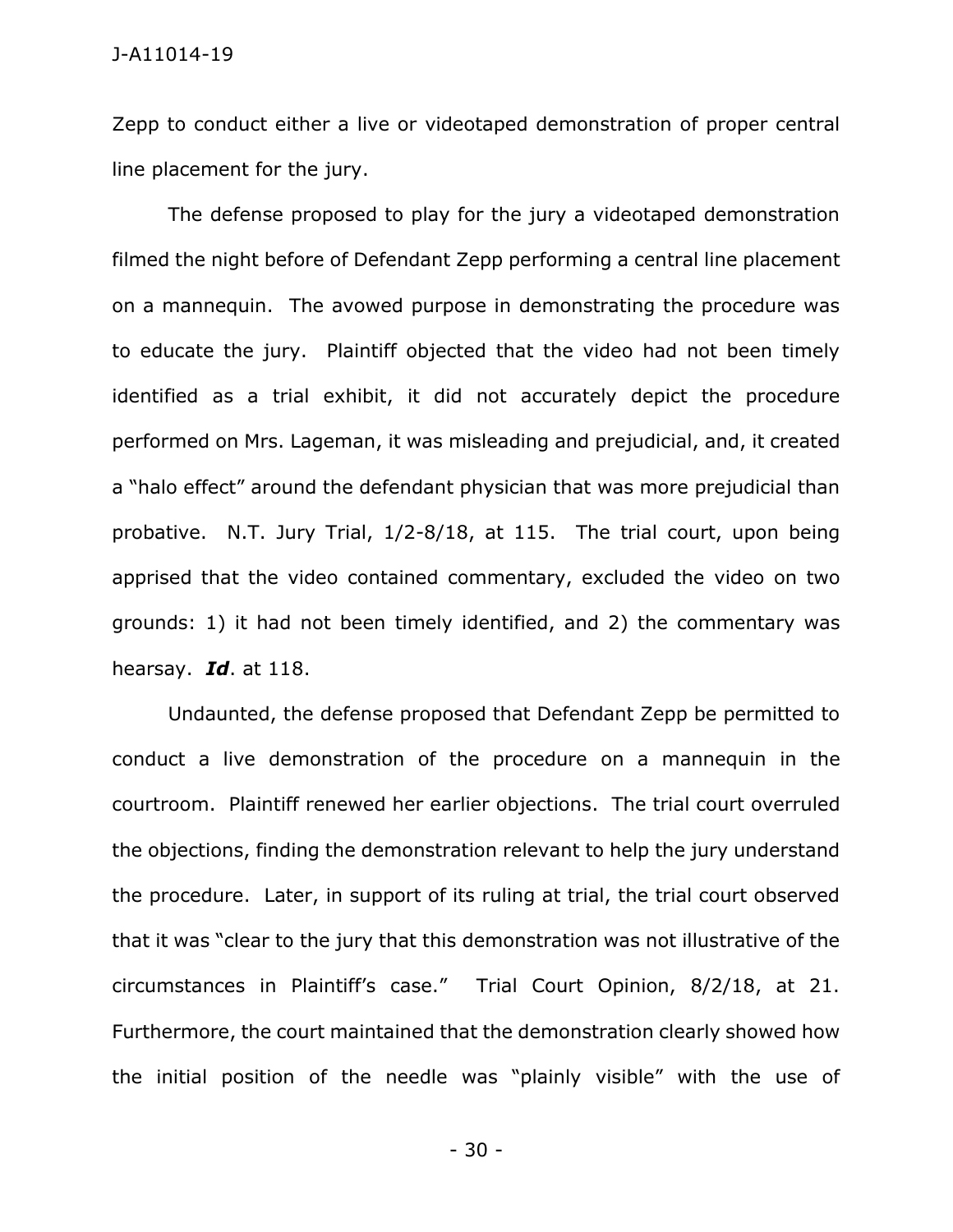ultrasound, and suggested that this worked to Mrs. Lageman's benefit, rather than her detriment. *Id*. at 22.

The law is well settled that the admission of evidence rests within the discretion of the trial court and will not be overturned absent an abuse of discretion or misapplication of the law. *Cimino v. Valley Family Medicine*, 912 A.2d 851, 853 (Pa.Super. 2006). Moreover, in order for an evidentiary ruling to constitute reversible error, it must have been harmful or prejudicial to the complaining party. *Phillips v. Lock*, 86 A.3d 906, 920 (Pa.Super. 2014).

The trial court permitted Defendant Zepp to stand before the jury and demonstrate on a mannequin the performance of a central line placement. He narrated each step of the process, explained why he was doing it, and pointed out significant details germane to the case as he went along. The mannequin was obviously not the same as Mrs. Lageman. Accordingly, Defendant Zepp told the jury that he could not perform all steps of the procedure on the mannequin, and, at some point, he would stop and talk them through the remainder of the process. *Id*. at 297.

Defendant Zepp demonstrated short-axis view ultrasound, and pointed out the artery and the vein. He highlighted marks on the ultrasound screen showing the depths. He showed how, as he approached the vein, the tissues started to move. When the needle entered the vein, and as he drew back on the syringe, he showed the jury that blue blood was visible, "venous blood for

- 31 -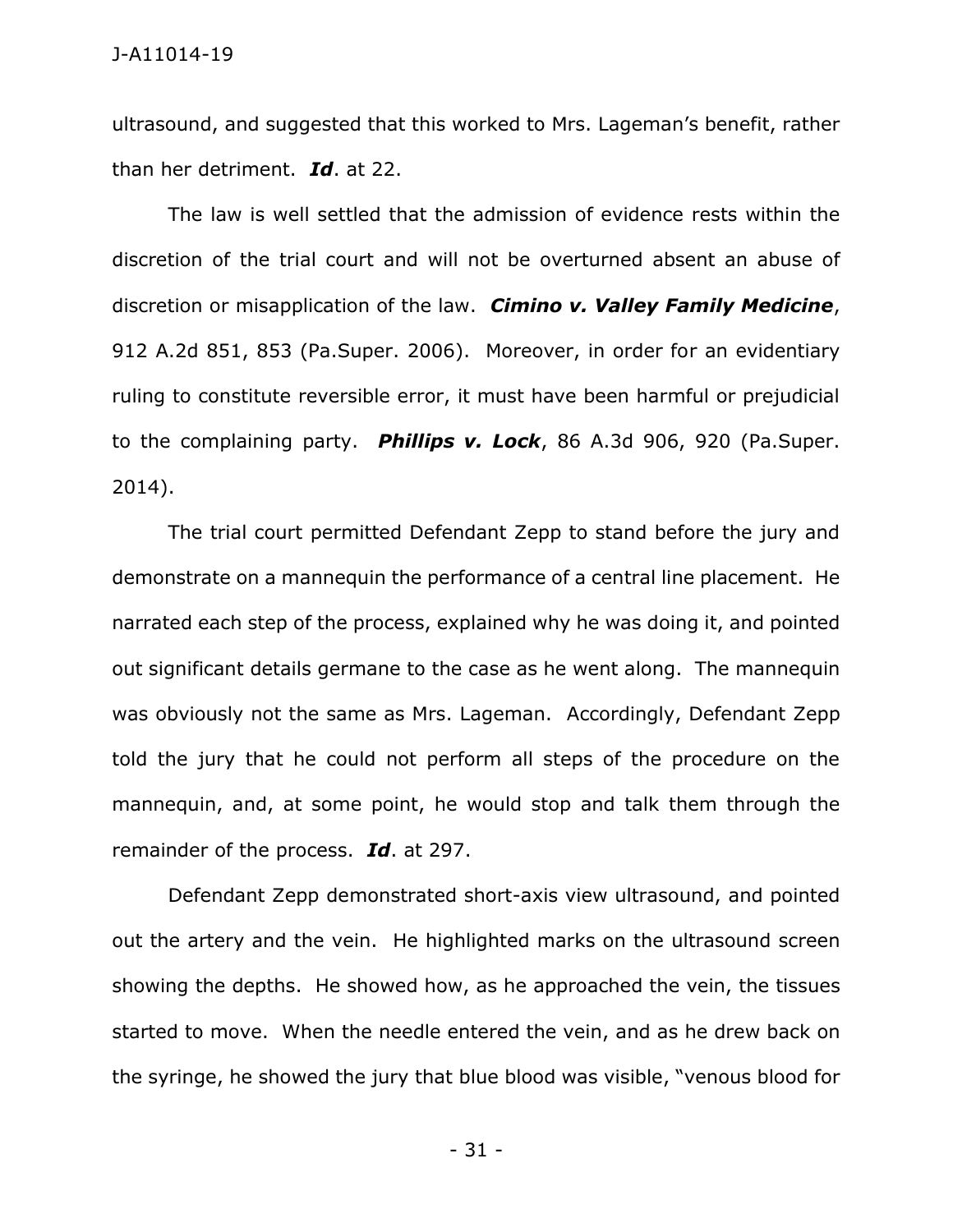the mannequin's purposes." *Id*. at 299. He pointed out to the jury the tip of the needle, which looked like a bright white dot in the middle of dark fluid. Id. at 299-300. He demonstrated the use of pressure manometry to confirm the placement of the small catheter before threading the wire in the vein. Defendant Zepp stopped before inserting the dilator, as it was not a good idea to place a dilator in a mannequin. After explaining how he would thread the wire, place the large catheter in the vein, and sew up the site, he told the jury: "It's at that point I took one of these ports, and I hooked it up to the waveform measure, the transducer, and it transduced arterial rather than venous, and that gave me my confirmation." *Id.* at 302. He then related to the jury that he contacted the general surgeon on call, and asked the nurse to summon the vascular surgeon, obviously referencing what occurred with Mrs. Lageman specifically. Hence, what was presented to the jury as a generic demonstration of a central line procedure was apparently a reenactment of the procedure Defendant Zepp maintained that he actually performed on Mrs. Lageman.

We agree that, in some circumstances, demonstrative evidence depicting a medical procedure may be helpful to the jury. Such evidence may take the form of a video depicting a similar procedure, or, as here, a video or live demonstration using a mannequin, assuming that it can adequately illustrate the procedure at issue. However, in either case, such demonstrations are usually undertaken by experts. We could find no

- 32 -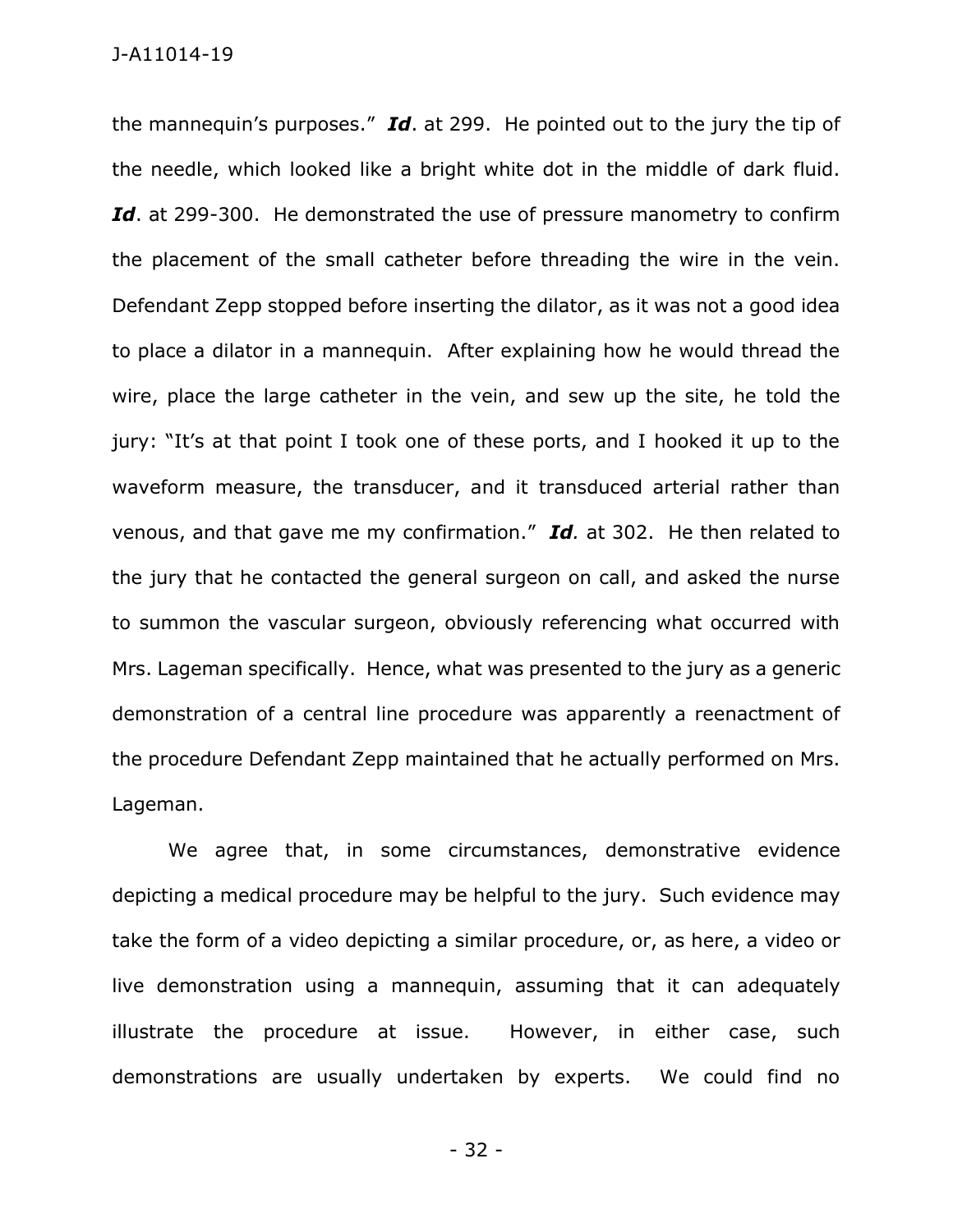Pennsylvania cases discussing the propriety of permitting a defendant physician to conduct such a demonstration. Furthermore, in this case, Defendant Zepp was designated as a fact witness only.

Our research revealed a New York appellate decision in *Glusaskas v. Hutchinson*, 544 N.Y.S. 2d 323 (1<sup>st</sup> Dept. 1989), in which the issue was the propriety of the admission of a videotape prepared for trial by the defendant physician of his performance of a similar surgery on another patient three weeks before the start of trial. As herein, the film was offered ostensibly to acquaint the jury with the surgical procedure at issue. Despite the plaintiff's objection that the videotape was inflammatory and prejudicial, the court ruled that it was relevant for the purpose articulated, and not prejudicial.

On appeal, the court took a different view of the evidence. It noted that the videotape suggested that because the defendant had successfully operated on another patient, he had used the same amount of care in performing the decedent's surgery. Under New York law, "evidence of a person's habitual conduct under similar circumstances in respect to using care is inadmissible for the purpose of raising an inference that he exercised the same amount of caution on the occasion when the injury in question was sustained." *Id*. at 325. Furthermore, the court pointed out that the circumstances depicted on the video and those involving the decedent were not alike. Moreover, the videotaped procedure was undertaken more slowly and deliberately. The court described the impact of the video, enhanced by

- 33 -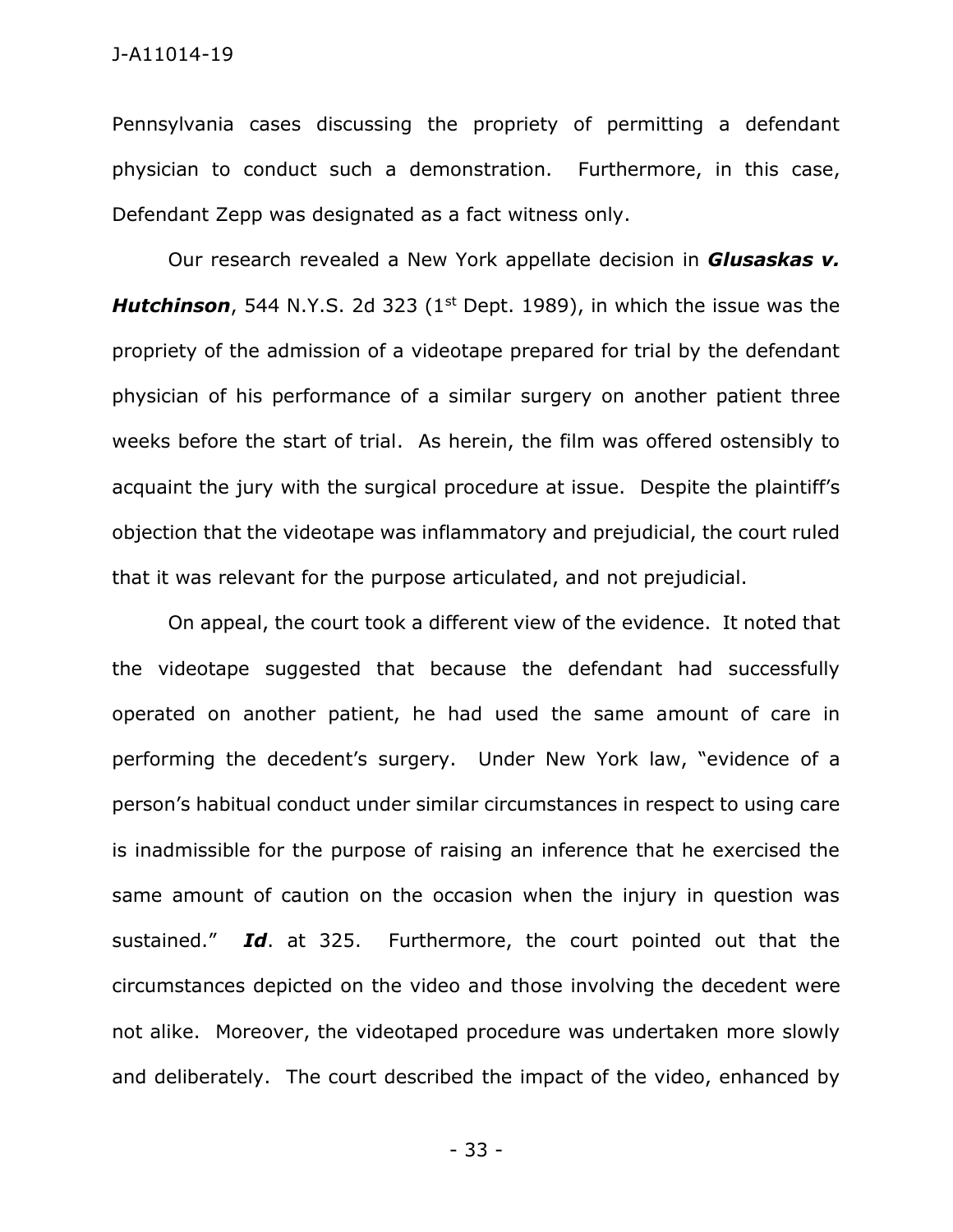the defendant's commentary, as "devastating." The court concluded that "[t]he implication is clear that [defendant doctor], the meticulous and experienced doctor that he is, having just demonstrated to the jury the enormous care which he generally takes in operating on his patients, was not apt to have been negligent in [decedent's] case." *Id*. at 326.

The court ruled that the video was inadmissible character evidence suggesting that the defendant physician used the same care on the occasion in question. The New York court added that the use of an instructional film in a medical malpractice case might be justified in some circumstances, such as where an expert is demonstrating a particular procedure. However, the videotape was a "self-serving device prepared by a defendant" to disprove his negligence, and did not constitute relevant evidence of anything. *Id*. at 326- 27. Citing the significant potential for prejudice, the court held it was reversible error to admit it, and ordered a new trial.

We find Defendant Zepp's in-court demonstration of the placement of central line to be an abuse of discretion for many of the same reasons. The setting displayed Defendant Zepp's care and skill in performing a difficult procedure. As in *Glusaskas*, the demonstration suggested that Defendant Zepp used the same amount of care in performing Mrs. Lageman's central line placement as he used on the mannequin. It imbued Defendant Zepp with the aura of an expert expounding on the proper way to place a central line, and created the impression that he was incapable of negligence. It also allowed

- 34 -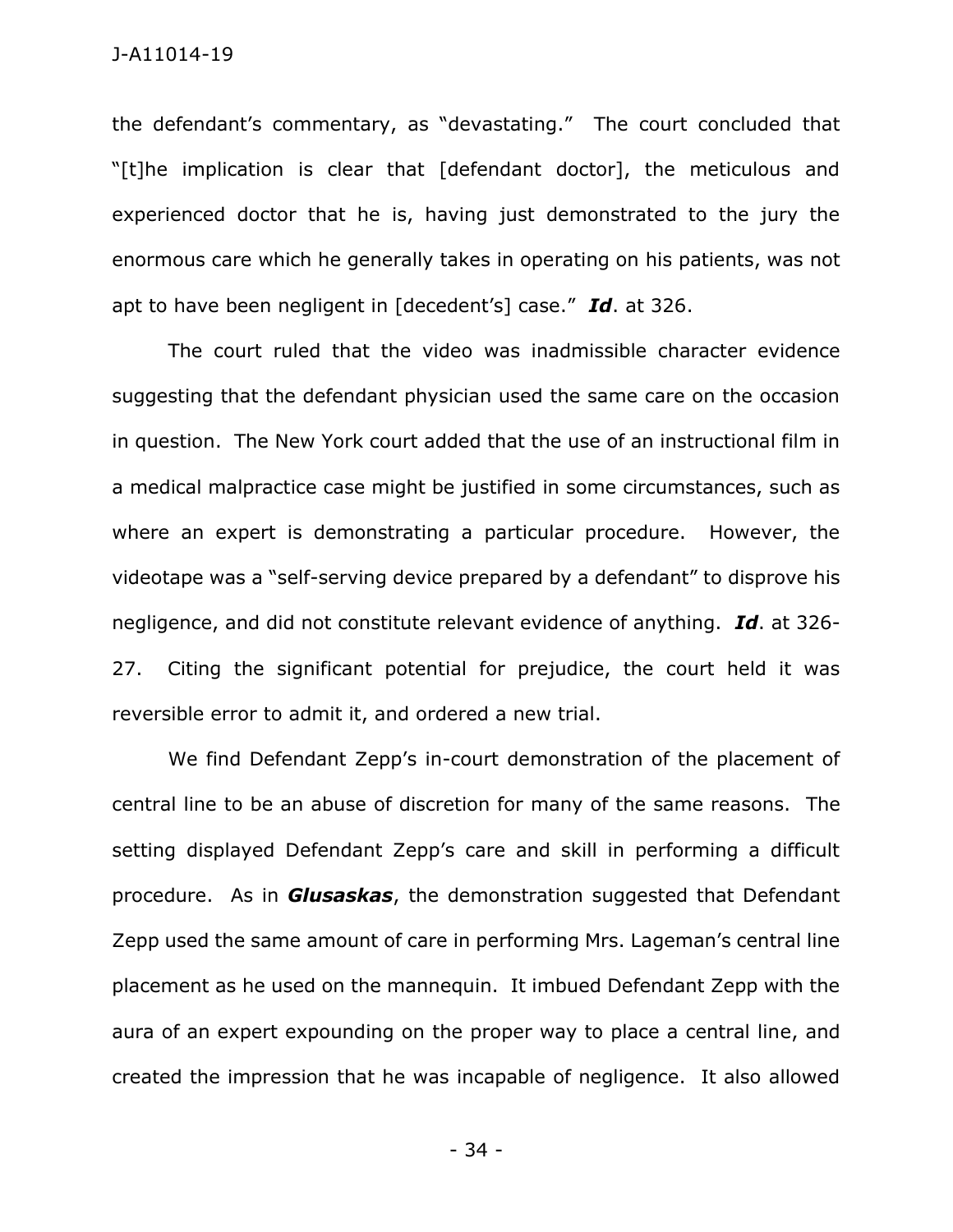him to simulate ultrasound and manometry results consistent with his version of the events. His commentary permitted him to segue seamlessly from what typically happens into what he alleged happened herein.

We agree with Mrs. Lageman that the demonstration by Defendant Zepp was misleading, confusing, and that it was unfairly prejudicial to her. "'Unfair prejudice' supporting exclusion of relevant evidence means a tendency to suggest decision on an improper basis or divert the jury's attention away from its duty of weighing the evidence impartially." *Parr v. Ford Motor Co.*, 109 A.3d 682, 696 (Pa.Super. 2014) (quoting *Commonwealth v. Wright*, 961 A.2d 119, 151 (Pa. 2008)). Since the defendant physician was portrayed as both an expert and one intimately familiar with the facts, his credibility was bolstered in the eyes of the jury. Plaintiff styled it a "halo effect," and we find the term apt. The demonstration had some probative value but a considerably higher potential for prejudice.

The trial court brushed off notions of prejudice by insisting that the jury was aware that "the demonstration was not illustrative of the circumstances in Plaintiff's case." *See* Trial Court Opinion, 8/2/18, at 21. We disagree. Defendant Zepp blurred that distinction when he began to discuss the specific circumstances at issue in the case. The demonstration implied that Defendant Zepp performed the procedure with the same care and skill on Mrs. Lageman as he displayed on the mannequin. Furthermore, it suggested that despite the exercise of due care, the catheter "transduced arterial rather than venous"

- 35 -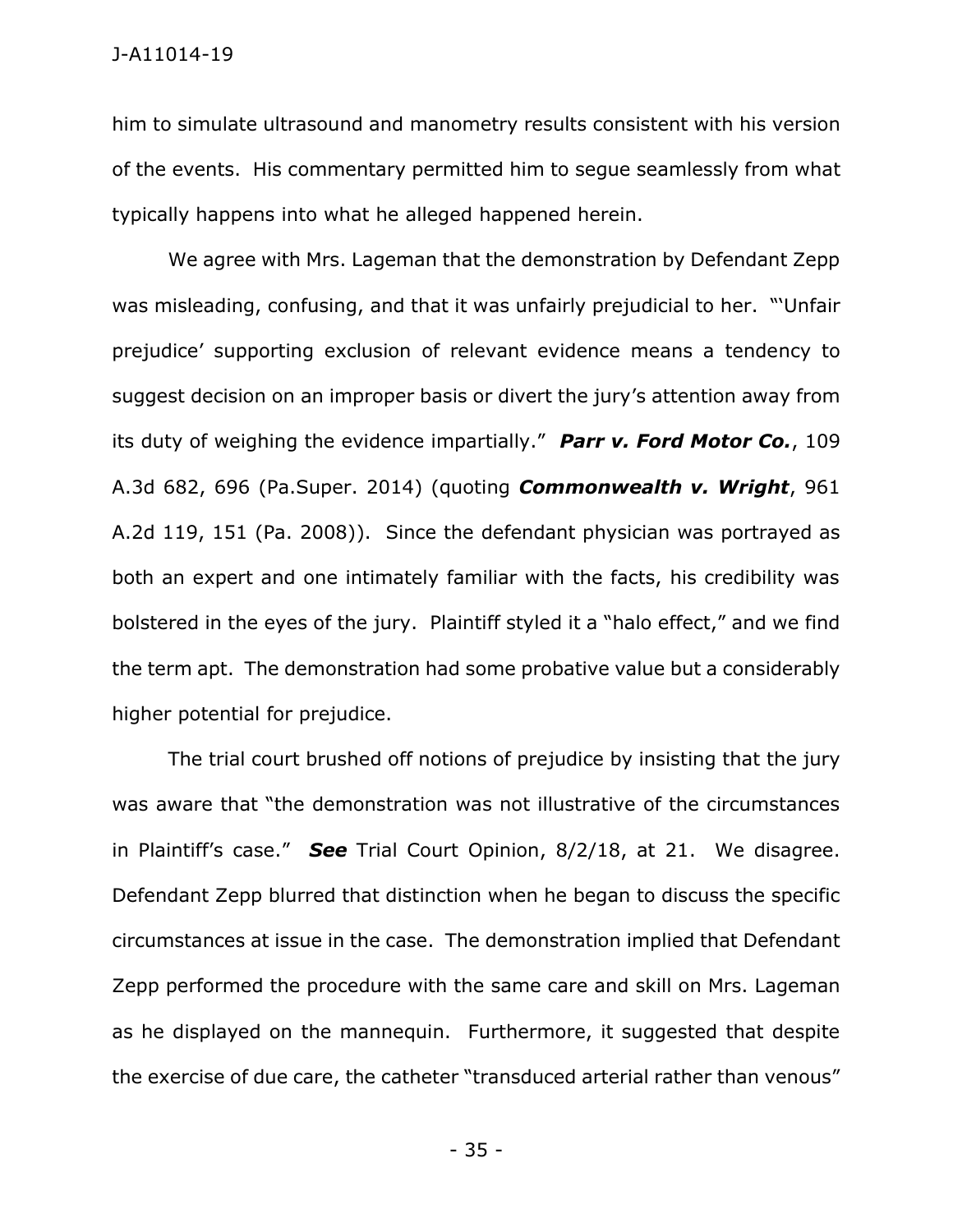in the end, creating the impression that such events occur in the absence of negligence.

Moreover, we do not agree with the trial court that Defendant Zepp's emphasis on the fact that the tip of the needle was plainly visible with ultrasound alleviated any prejudice to Plaintiff. Defendant Zepp drew the jury's attention to what he represented was the tip of the needle, and explained how it was specially machined to be visible under ultrasound. Such testimony specifically refuted Dr. Pepple's testimony that Defendant Zepp was negligent in his use of short-axis view ultrasound as he could not see the tip of the needle; it undermined the notion that he could have placed the tip of the needle in the artery rather than the vein.

In short, the fact that the demonstration was conducted by Defendant Zepp rather than an expert witness was improper, unfairly prejudicial, and cannot be deemed harmless.

Judgment vacated. Case remanded for new trial. Jurisdiction relinquished.

Judge Olson joins the opinion.

Judge Stabile files a dissenting opinion.